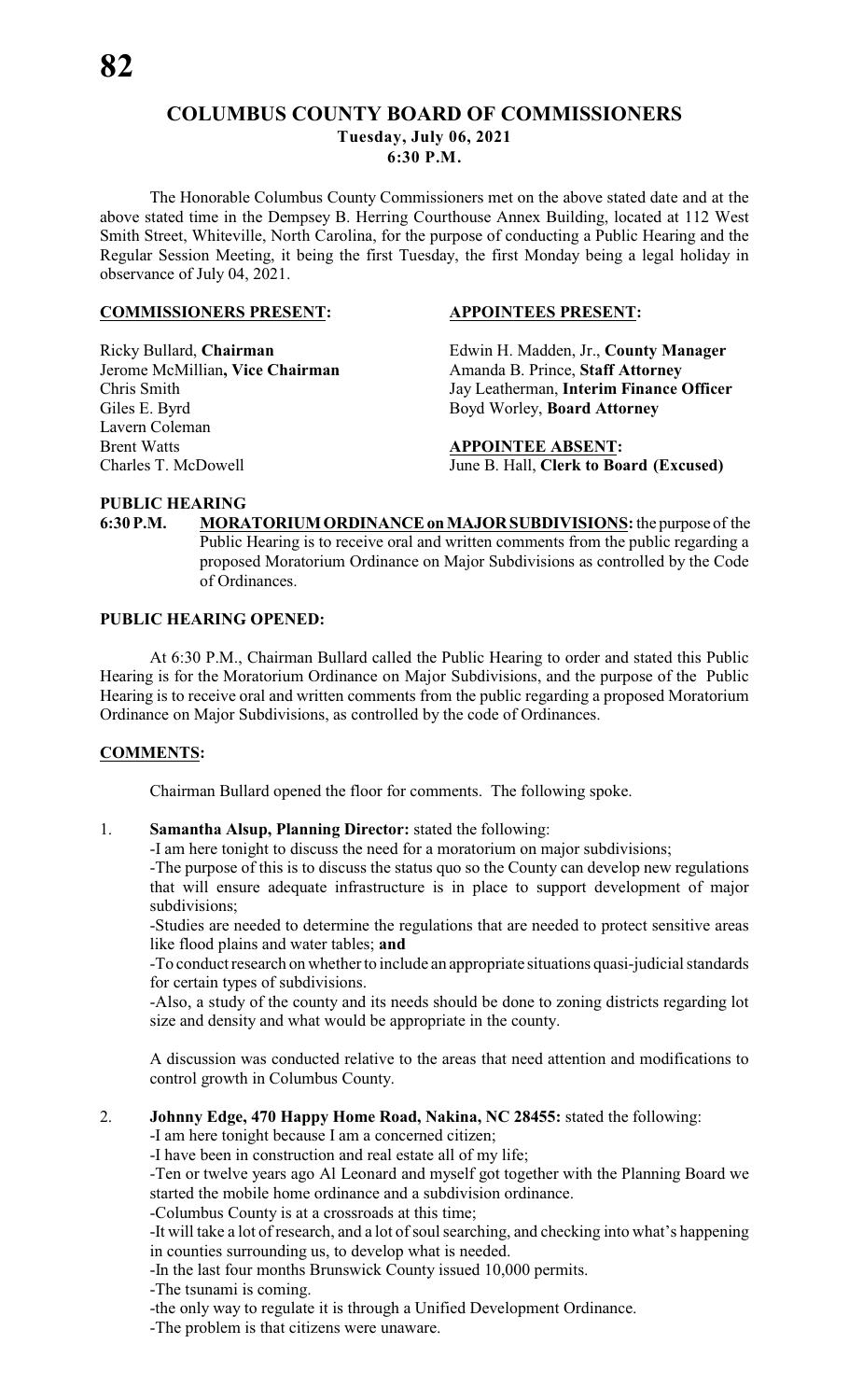-These developers that are coming in are not minor subdivision developers. -So, what I suggest is that you reach out and find out what mistakes have been made and then don't make them and involve your citizens in the process.

# 3. **Pamela Merritt, 147 Antioch Road, Whiteville, NC 28472:** stated the following:

-Thank you for allowing the citizens to have a voice in this matter;

-This is an important issue for our county and its growth moving forward;

-We, as a community, are not anti-growth;

-Our businesses need more growth, but it must be positive growth;

-The developers that are coming to Columbus are due to the low price of real estate and the lack of regulations in place;

-The moratorium is important to allow you to step back and take a look at the lack of proper rules and regulations and enact new zoning ordinances and standards that would promote positive growth;

-We do not want our farmland to disappear.

-We are concerned about limited public waster water systems outside of city limits and we must protect our watersheds which can be affected by fast growth.

-We wish to maintain harmony within our community;and

-The workshop is an excellent idea, and we are requesting that the public be involved in the process.

# **PUBLIC HEARING CLOSED:**

At 6:52 P.M., Commissioner McDowell made a motion to adjourn the Public Hearing, seconded by Commissioner Coleman. The motion unanimously passed.

# **6:52 P.M. REGULAR SESSION:**

# **Agenda Items #1, #2 and #3: MEETING CALLED to ORDER, INVOCATION and PLEDGE of ALLEGIANCE:**

At 6:52 P.M., Chairman Ricky Bullard called the July 06, 2021 Columbus County Board of Commissioners Regular Session Meeting to order. The invocation was delivered by Commissioner Chris Smith. Everyone in attendance stood and pledged Allegiance to the Flag of the United States of America which was led by Commissioner Lavern Coleman.

# **WELCOME NEW BOARD MEMBER:**

Chairman Bullard stated he would like to welcome the new Board member, Boyd Worley. Mr. Worley received his degree from Campbell in 2009, his Bachelor's Degree from Virginia Military Institute in 2006, and is an associate of Wright and Worley.

# **Agenda Item #4: BOARD MINUTES APPROVAL:**

Commissioner Coleman made a motion to approve the June 07, 2021 Regular Session Minutes, as recorded, and the June 21, 2021 Special Called Meeting Minutes, as recorded, seconded by Commissioner Watts. The motion unanimously passed..

# **Agenda Item #5: APPROVAL of JULY 06, 2021 AGENDA -and- BUDGET AMENDMENTS:**

Commissioner McDowell made a motion to approve the July 06, 2021 Agenda, and the following Budget Amendments, seconded by Commissioner Smith. The motion unanimously passed.

| <b>TYPE</b>                           | <b>ACCOUNT</b> | <b>DETAILS</b>                 | <b>AMOUNT</b> |
|---------------------------------------|----------------|--------------------------------|---------------|
| <b>Expenditures</b>                   | 10-5170-519150 | WIC Peer Counselor Breast-feed | 20,245        |
| Revenue                               | 10-3510-430055 | <b>WIC</b>                     | 20,245        |
| <b>Expenditures</b><br>10-4155-512100 |                | Salaries & Wages Regular       | 55,200        |
|                                       | 10-4155-518100 | <b>FICA</b>                    | 4,223         |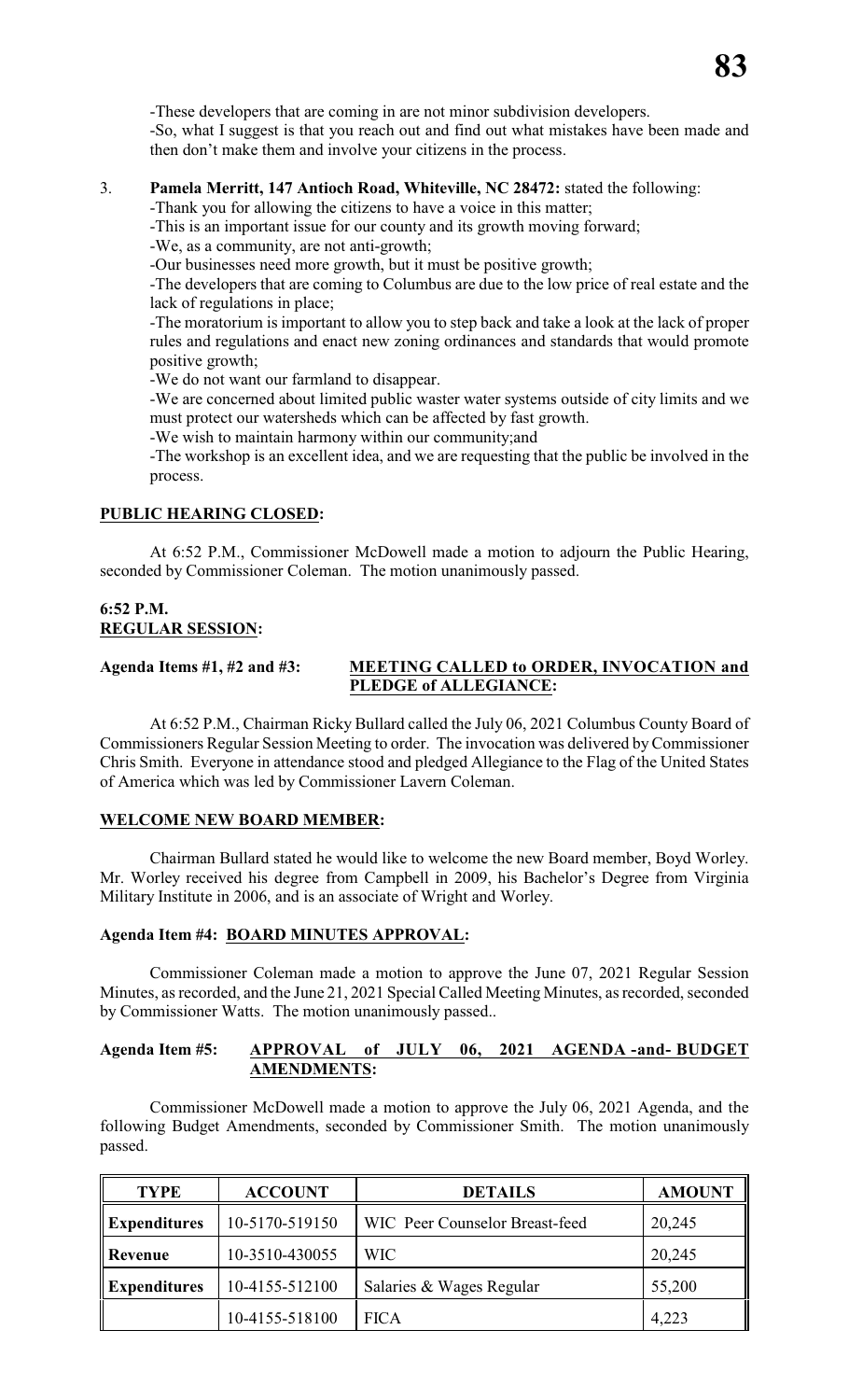| <b>TYPE</b>     | <b>ACCOUNT</b> | <b>DETAILS</b>         | <b>AMOUNT</b> |
|-----------------|----------------|------------------------|---------------|
|                 | 10-4155-522000 | Food and Provisions    | 1,555         |
|                 | 10-4155-526000 | Office Supplies        | 625           |
|                 | 10-4155-531100 | Travel                 | 1,000         |
|                 | 10-4155-532000 | Communications         | 2,199         |
|                 | 10-4155-534000 | Printing and Binding   | 68            |
|                 | 10-4155-537000 | Advertising            | 3,121         |
|                 | 10-4155-539000 | <b>Other Services</b>  | 3,136         |
|                 | 10-4155-545000 | Insurance and Bonding  | 50            |
|                 | 10-4155-549000 | Dues and Subscriptions | 100           |
| <b>Revenues</b> | 10-3416-436025 | NC JCPC Grant          | 70,977        |
|                 | 10-3416-489040 | Miscellaneous Revenue  | 1,000         |

# **REMINDER:**

Chairman Bullard stated, as a reminder, in accordance with the Rules and Guideline, under the Commissioners Comments, Do not move on any motions made. It must go on the next meeting agenda.

# **Agenda Item #6: PUBLIC INPUT:**

Chairman Bullard opened the floor for Public Input. The following spoke.

# **Jerome Chestnut, Town Manager of Chadbourn, NC:** stated the following:

-I've been serving as Town Manager of chadbourn since March 4<sup>th</sup> of this year.

-I want to thank you for the opportunity to speak to you tonight;

-I am here tonight to talk to you about the violence that is occurring in Columbus County and Chadbourn;

-I am not here to discuss or answer questions about the incident that occurred on last weekend.

-We need to communicate more with each other and the value of the lives of our citizens;

-I realize we have to deal with reduced budgets, decline in populations, decline in school growth, but we can't ignore the rise of violence, weapons and drugs in our county.

-We need to learn how we can do more with what we have;

-The Sheriff's Department has done a lot for the Town of Chadbourn, but it is not sustainable, without more resources;

-I am asking this Board to consider giving him more resources to assist the smaller towns in this County; **and**

-One of the recommendations I will give to this Board is to open up channels of communication.

-Let's have discussions about the violence happening in our towns in an open forum and to get data on who is creating this violence in our communities.

# **Agenda Item #7: PROCLAMATION - PROCLAMATION of APPRECIATION to OLD DOCK/CYPRESS CREEK VOLUNTEER FIRE DEPARTMENT and AUXILIARY:**

Commissioner McDowell requested Board approval and adoption of the following Proclamation of Appreciation to Old Dock/Cypress Volunteer Fire Department and Auxiliary.

# **PROCLAMATION of APPRECIATION and RECOGNITION to OLD DOCK/CYPRESS CREEK FIRE DEPARTMENT** and **AUXILIARY**

**WHEREAS,** within Columbus County, there are nineteen (19) fire departments which encompasses several departments operating on a volunteer basis in the rural parts of our county; **and**

**WHEREAS,** having locations in the rural parts of a county places limitations on the accessibility of the needed resources; **and**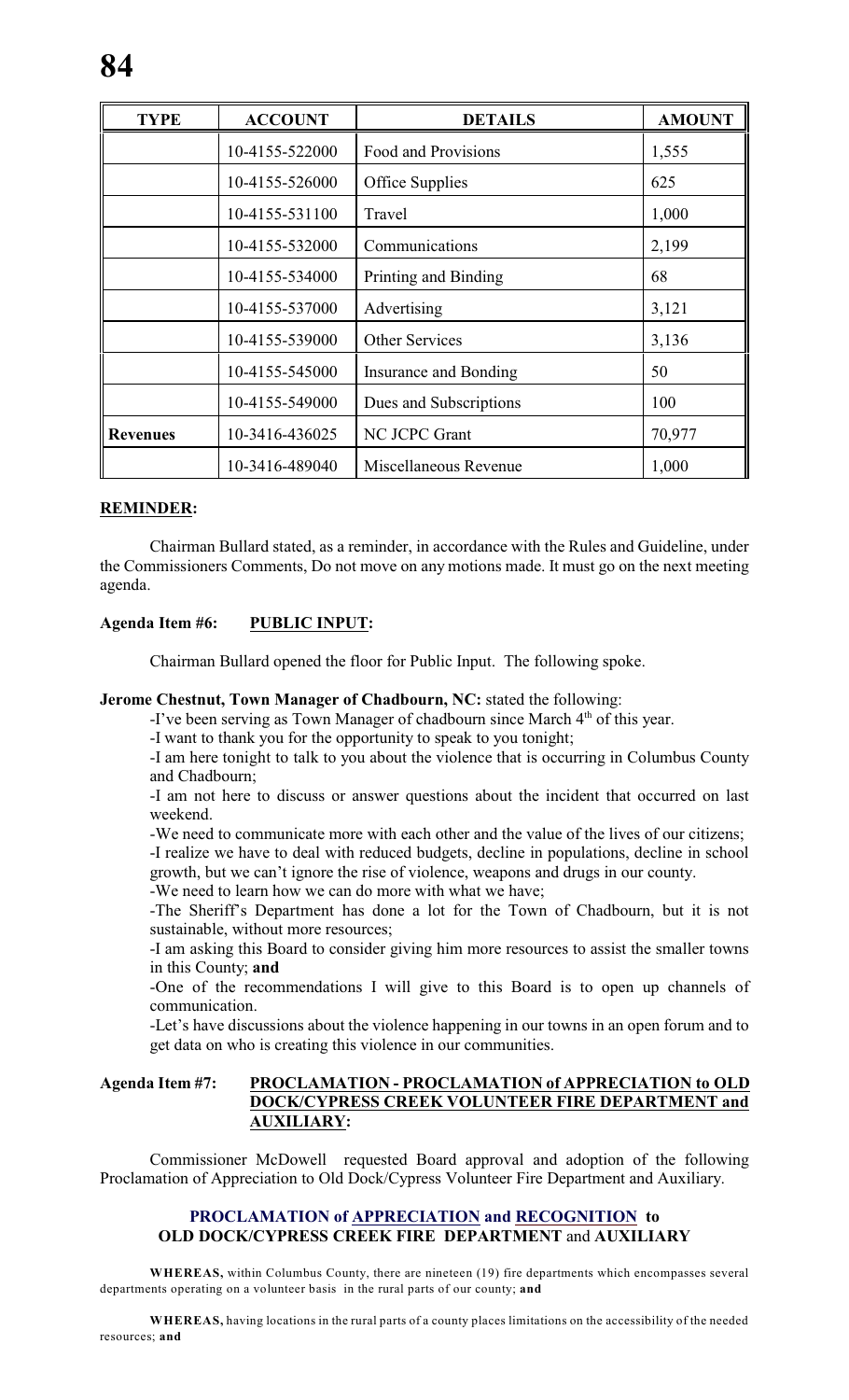**WHEREAS,** the *Old Dock/Cypress Creek Fire Department and Auxiliary* is a six 6) mile rural department and auxiliary which operates with volunteer workers, with a fire rating of six/nine (6/9E); **and**

**WHEREAS,** over the years, the *Old Dock/Cypress Creek Fire Department and Auxiliary*

has worked diligently to improve their fire rating from a nine (9) to a lower rating for the benefit of the homeowners and the business owners in their district; **and**

**WHEREAS,** *Old Dock/Cypress Creek Fire Department and Auxiliary* has diligently and tirelessly executed the following requirements in their pursuit of a lower fire rating:

- $\ddot{\varphi}$  Conducted pre fire plans of commercial buildings in their district/;
- $\ddot{\mathbb{R}}$  Established water points in the district;
- $\ddot{\varphi}$  Improved the quantity and quality of equipment;
- ® Underwent endless hours of firefighter training and officer training; **and**
- $\ddot{\varphi}$  Displayed exemplary dedication of service; and

**WHEREAS,** the *Old Dock/Cypress Creek Fire Department and Auxiliary* received a( 4/9E) rating to be effective October 01, 2021, from the North Carolina Insurance Commissioners and the State Fire Marshal's Office; **and**

**WHEREAS,** the rating of 4/9E means the department and Auxiliary is overall better equipped to respond to fires in its district and can also significantly lower the homeowners insurance rates in that district.

**NOW, THEREFORE, BE IT PROCLAIMED,** we, the Columbus County Board of Commissioners proudly presents this **Proclamation of Appreciation and Recognition** to *OLD DOCK/CYPRESS CREEK FIRE* **DEPARTMENT T and AUXILIARY**, for their diligent and endless hours of dedication in their efforts to accomplish, and receive, the rating of 4/9E.

**APPROVED** and **ADOPTED** this the 6th day of July, 2021.

# **COLUMBUS COUNTY BOARD OF COMMISSIONERS**

**/s/** *RICKY BULLARD* **, Chairman** */s/JEROME McMILLIAN***, Vice Chairman /s/** *CHRIS SMITH* **/s/** *GILES E. BYRD /s/ LAVERN COLEMAN /S/***/** *BRENT WATTS /s/ CHARLES T. McDOWELL* **ATTESTED BY:** *ls/ EDDIE H. MADDEN, JR., County Manager /s/ BOYD WORLEY,* **Board Attorney**

Commissioner McDowell made a motion to adopt this Proclamation of Appreciation to Old Dock /Cypress Creek Fire Department and Auxiliary, seconded byCommissioner Byrd. The motion unanimously passed.

# **Agenda Item #8: AGING - FAMILY CAREGIVER SUPPORT (TITLE III-E) GRANT:**

Kristie Massey, Director of Aging, requested Board approval to accept the Family Caregiver Support (Title III-E) grant proposal for FY 21/22.

| In-Home Respite                       | \$14,000 |
|---------------------------------------|----------|
| Caregiver Resource Consultation       | \$8,800  |
| Personal Emergency Response Alarm     | \$1,650  |
| <b>Incontinence Supplies</b>          | \$11,000 |
| <b>Liquid Nutritional Supplements</b> | \$3,000  |
| <b>Assistive Technology</b>           | \$550    |
| Home Modification/Accessibility       | \$3,500  |
| <b>GRAND TOTAL:</b>                   | \$42,500 |
| (no county match required)            |          |

Commissioner Byrd made a motion to accept the Family Caregiver Support (Title III-E) Grant, in the amount of forty-two thousand, five hundred, and 00/100 (\$42,500.00) dollars, with no local match, and to allow all programs to remain as presently provided, seconded by Commissioner Smith. The motion unanimously passed.

# **Agenda Item #9: ECONOMIC DEVELOPMENT - PRESENTATION UPDATE:**

Gary Lanier, Economic Development Director, delivered an update on the following recent economic development activities.

- 1. We have some good news;
- 2. We have our first company that has agreed to go into the International Logistics Park;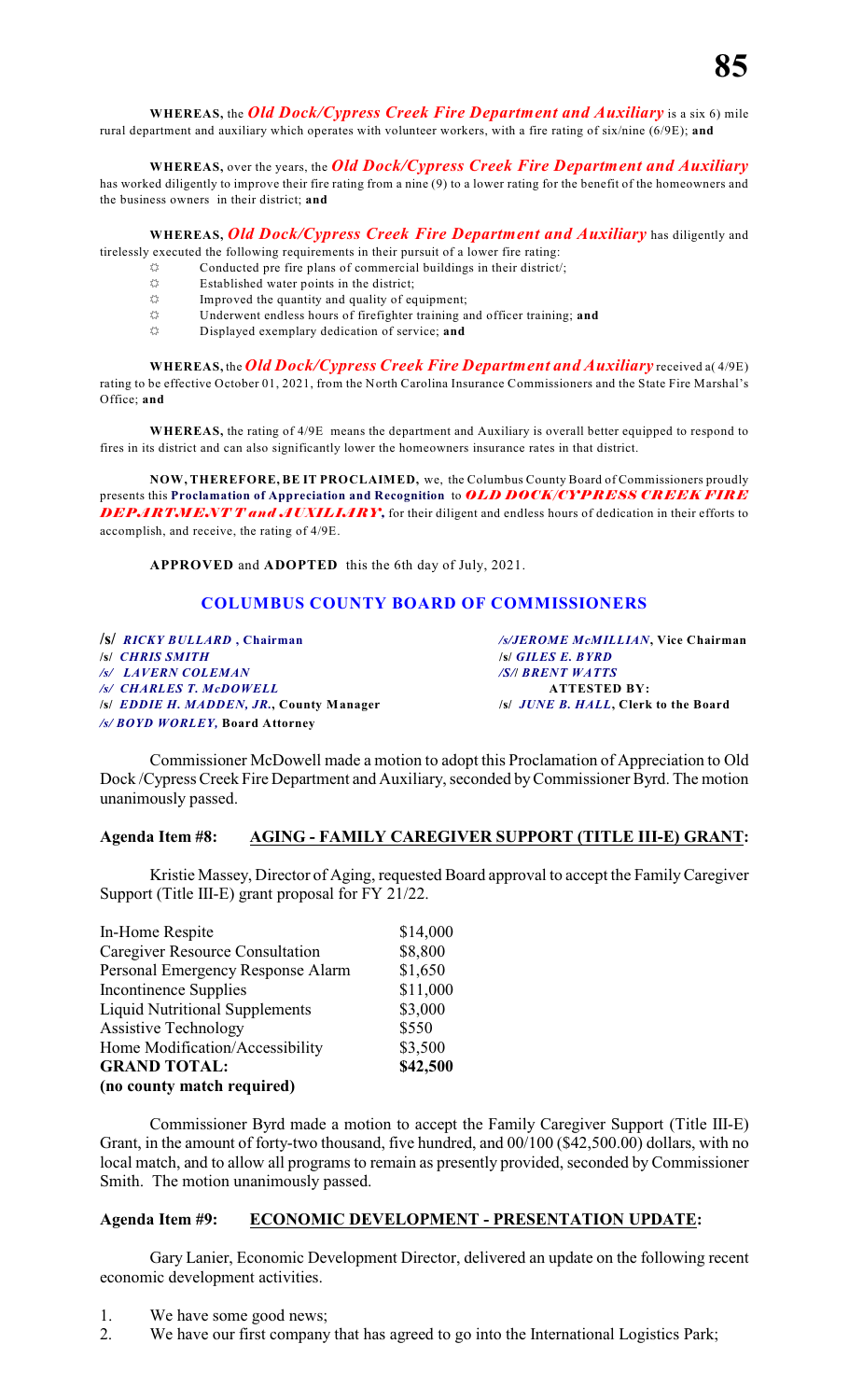- 3. We are working on the first spec building;
- 4. A company from California, Precision Swiss Products is going take down 60,000 square feet of that 150,000 square foot building being built.
- 5. This would not have happened without infrastructure which this Board has supported.
- 6. We received a \$2.5 million grant for the sewage that was needed and the Board approved a \$400,000 water line extension to get water into the park and now we have that;
- 7. We are working with ATMC to get fiber to the park; **and**
- 8. Special thanks to Bill Early and Kevin Lackey , my counterparts in Brunswick County who have worked with company for a year and a half to persuade them to come.
- 9. Senator Britt and Representative Jones have helped us in this process; **and**
- 10. Working together, as a team, is the key to success.

# **Agenda Item #10: ECONOMIC DEVELOPMENT - ONE NC GRANT APPROVAL:**

Gary Lanier, Economic Development Director, requested Board approval of the One NC Grant in Support of Pipeline Plastics.

# **Terms of One NC Grant Local Government: County of Columbus Project Company: Pipeline Plastics LLC Grant Amount: \$125,000**

Guarantor: Pipeline Plastics Holdings, LLC

Project Description: Manufacturer of high-performance pipe for drinking water, irrigation and mining.

Facility Location: 15159 Andrew Jackson Hwy SW #76

Grant Period: 3 years beginning April 8, 2021

Grant End Date: April 8, 2024

Target New Jobs (goal): 44

Target New Investment (goal): \$4,600,000

Required New Jobs (required for full grant): 40

Required New Investment (required for full grant): \$4,140,000

Average weekly wage for all full-time jobs (Wage Standard): \$667

Retained Jobs, if any: NA

Closeout: The earlier of when performance is

complete, or the Grant End Date

# Other Requirements

- Health insurance for all fulltime jobs
- Use grant proceeds for installation or purchase of equipment; structural repairs, improvements, or renovations to existing buildings to be used for expansion; construction of or improvements to new or existing water, sewer, gas or electric utility distribution lines or equipment for existing buildings, or for new or proposed buildings to be used for manufacturing and industrial operations.
- Must provide verification that Project has received all environmental permits.
- The grant is subject to the requirement that the Local Government deliver to the Department of Commerce a copy of the agreement with the Company governing the local incentives to be provided for the Project.
- By no later than February 1 following the end of each year during the later of the end of the Grant Performance Period or the date on which the Local Government provides the final funds that would bring the local matching contribution to the level provided by the Grant, the Company will submit a report to the DOC in the form of Exhibit B, documenting the Local Government contribution of eligible matching funds, through the just completed calendar year, and a copy of the Company's fourth calendar quarter performance, ending December 31. In addition, during the Grant Period, the Company shall provide a statement indicating whether the Company expects to have completed Performance Criteria sufficient to request a disbursement during the upcoming state fiscal year (July 1 through June 30).

# Disbursement of Grant

4 installments equal to 25% of grant each, on demonstration of creation of:

- 25% of Target New Jobs
- 50% of Target New Jobs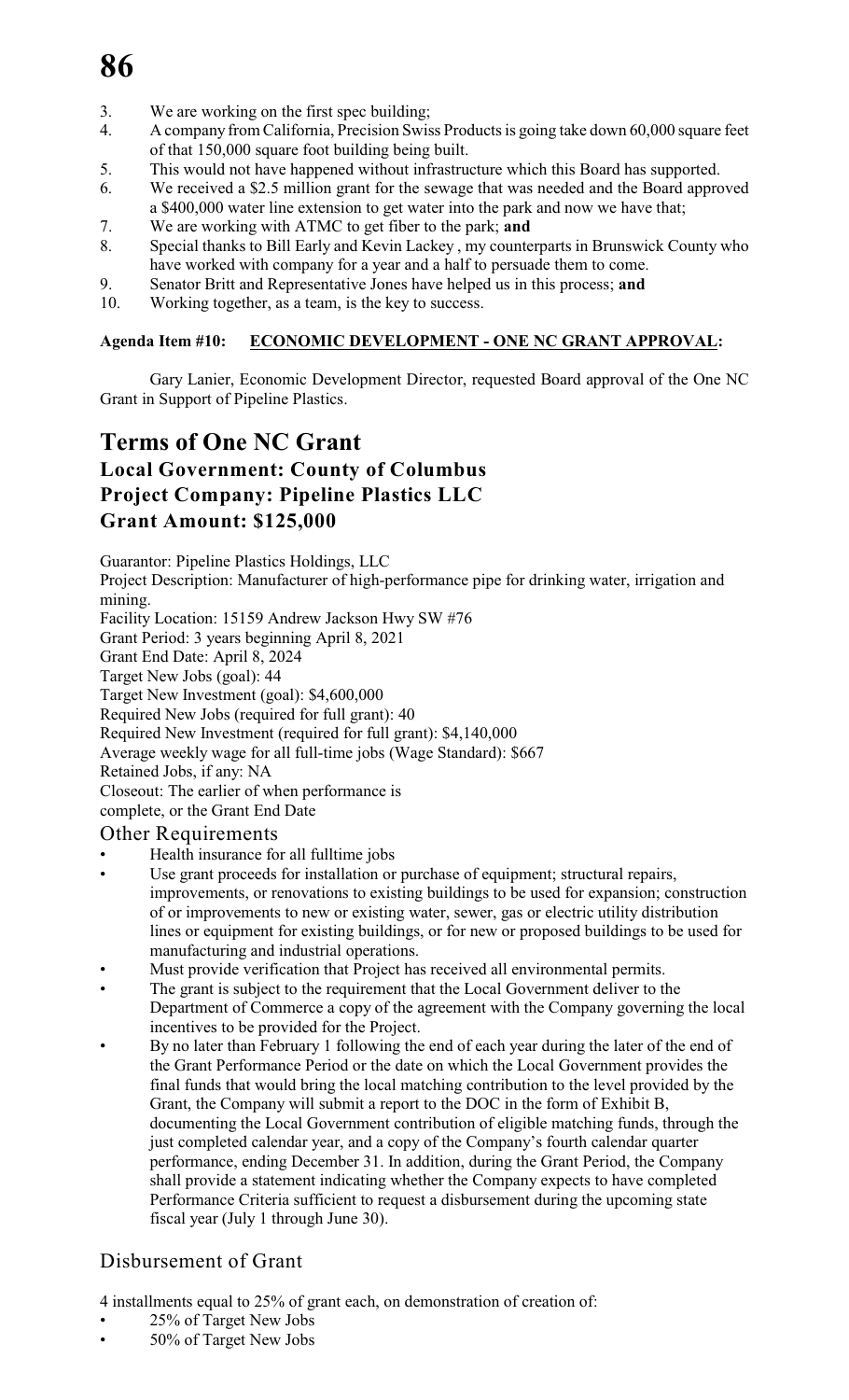- 75% of Target New Jobs
- Required New Jobs and Required Investment and evidence of making Statutorily Qualifying Expenditures, Environmental Permits, and Retained Jobs (if required, as set forth above).

# Obligation to Repay Grant

- Failure to provide required health insurance
- Failure to achieve Wage Standard
- Ceasing project operations
- Failure to maintain jobs for the requisite time beyond Closeout (1-2 years depending on Closeout timing)

# Adjustments to Grant at Closeout

- If Closeout occurs on the date three years from the date of the Grant award and the Company has failed to:
	- o Create and retain Required New Jobs, or
	- o Make statutorily qualifying expenses equal to 100% of the grant, or
	- o Make the Required Investment

the amount of the Grant will be reduced on a pro rata basis to reflect the percentage by which the Company failed to meet its performance goals.

To the extent the amount of the reduced Grant is *less* than the amount that has been previously disbursed, the Company must reimburse DOC for the difference.

# Obligations beyond Closeout

- If Closeout occurs more than one year prior to the Grant End Date, the Company must maintain **at least 90%** of the New Jobs in place at Closeout for **two years** after the date of Closeout.
- If Closeout occurs less than one year prior to the Grant End Date, the Company must maintain **at least 90%** of the New Jobs in place at Closeout until the date that is the one year anniversary of the Grant End Date.
- If the Company fails to maintain **at least 90%** of the number of New Jobs in place at Closeout for **the required time period**, the Company must reimburse DOC the entire amount of the Grant.

# Statute and Guidelines Governing Grant

- N.C. Gen. Stat. 143B-437.70 *et seq.*
- *•* Guidelines And Procedures for Commitment of Funds from the One North Carolina Fund.

# LOCAL GOVERNMENT GRANT AGREEMENT **THE ONE NORTH CAROLINA FUND**

# **Local Government Name: County of Columbus Grant No. 2020-27415 Project Name: Pipeline Plastics LLC**

## **STATE OF NORTH CAROLINA GRANT AGREEMENT COUNTY OF WAKE**

This Local Government Grant Agreement (the "**LGGA**") is effective the 8th day of April 2021 (the "**Effective Date**") by and between the **County of Columbus, North Carolina** (hereinafter referred to as the "**Local Government**"), and the **North Carolina Department of Commerce** (hereinafter referred to as "**DOC**");

## **WITNESSETH:**

**WHEREAS;** the Local Government desires to stimulate and develop the local economy of its region, alleviate the problems of unemployment and underemployment by creating and/or retaining jobs for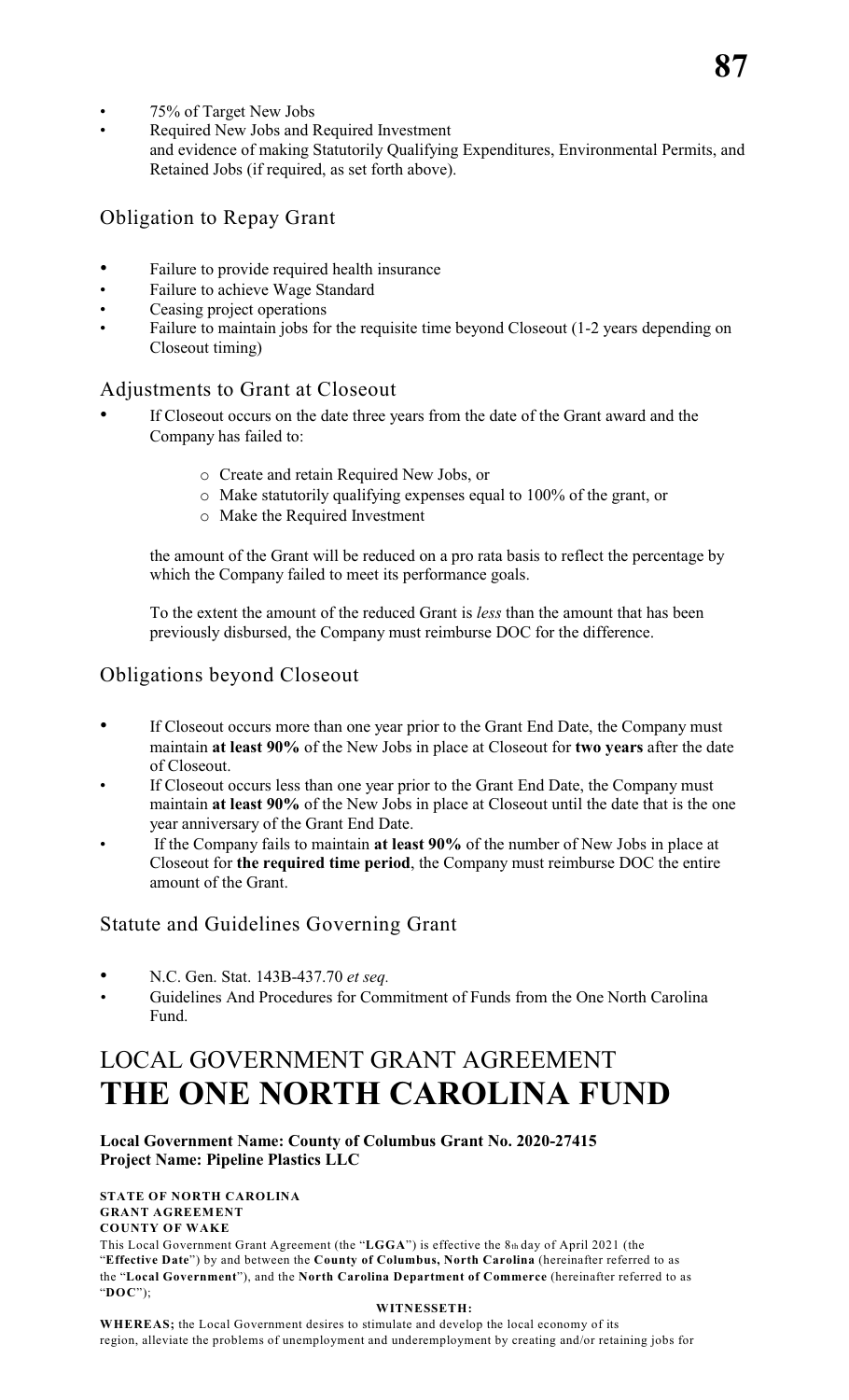its citizens, and develop its local tax base; and

**WHEREAS;** the General Assembly has created the One North Carolina Fund (the "**Program"**) to make funding available within North Carolina "to secure commitments for the recruitment, expansion or retention of new or existing businesses"; and

**WHEREAS;** the General Assembly has authorized Program funds to be used for installation or purchase of equipment; structural repairs, improvements, or renovations to existing buildings to be used for expansion; construction of or improvements to new or existing water, sewer, gas or electric utility distribution lines or equipment for existing buildings; and construction of or improvements to new or existing water, sewer, gas or electric utility distribution lines or equipment for new or proposed buildings to be used for manufacturing and industrial operations; and

**WHEREAS;** the Local Government has applied for funds in connection with activity to be undertaken by Pipeline Plastics LLC (the "**Company**"), a business that has competitively chosen to locate or expand operations for the following project (the "**Project**") in North Carolina:

A plant (the "**Facility**") at which the Company will manufacture high performance industrial pipeline systems to be located in or around 15159 Andrew Jackson Highway SW #76 in the Town of Fair Bluff in Columbus County, North Carolina.

**WHEREAS;** the Local Government has committed to provide matching funds and resources for the Project equal to at least the amount set forth in N.C. Gen. Stat. § 143B-437.72(c)(1) (the "**Match**"); and

**WHEREAS;** the Local Government's application (the "**Local Government Application**") has been approved by DOC for funding, based on the Local Government's commitments, and the commitments made by the Company in its Program application (the "**Company Application**"); and

## **WHEREAS**, the Company has executed an agreement (the "**Company Performance**

**Agreement**" or "**CPA**") with the Local Government reflecting the Company's commitments to expand, create and/or retain jobs and to take other actions that will support North Carolina's economic development, and the terms on which funds will be made available for such activity from the Program;

**NOW THEREFORE,** in consideration of the mutual covenants and promises set forth below, the Local Government and DOC hereby agree as follows:

## **I. DOC COMMITMENTS AND GRANT CONDITIONS**

(a) DOC agrees to provide Program fund in the maximum amount of One Hundred Twenty-Five Thousand Dollars (\$125,000.00) for the Project (the "**Grant**"), in accordance with the terms of this LGGA and the CPA.

(b) Grant payments disbursed under this LGGA will be disbursed to the Local Government pursuant to N.C. Gen. Stat. § 143B-437.70 *et seq.,* the terms of the Program Guidelines and Procedures for Commitment of Funds from the One North Carolina Fund, established pursuant to N.C. Gen. Stat. § 143B-437.73 and in effect as of the effective date of this LGGA (the "**Program Guidelines**"), consistent with the terms and schedule established in the CPA.

(c) Grant disbursements are conditioned upon the execution of the CPA between the Local Government and the Company, and any other required parties thereto, in a form acceptable to DOC. In addition to the Company and the Local Government, the following are required parties to the CPA: Pipeline Plastics Holdings LLC (the "**Guarantor**").

(d) To receive a Grant disbursement, the Local Government must provide or cause to be provided to DOC a properly executed CPA, proof that the Company has performed its obligations under the CPA, proof that the Local Government has met its obligation to provide the Match, a duly executed completed disbursement request and certification in the form of Exhibit A hereof (the "**Local Government Disbursement Request**"), and a duly executed completed Company's disbursement request and certification in the form of Exhibit A to the CPA (the "**Company Disbursement Request**").

## **II. LOCAL GOVERNMENT'S COMMITMENTS**

(a) The Local Government agrees to perform the Program and to abide by all commitments, terms and representations in the Local Government Application.

(b) The Local Government agrees to provide the Match in a manner consistent with N.C. Gen. Stat. § 143B-437.72(c)(1), the Program Guidelines and Procedures, and the Local Government Application. The Local Government will provide to the DOC a copy of the duly executed agreement between the Local Government (or other local entity) and the Company governing the local incentives that will be provided to the Company for the Project (the "**Local Incentive Agreement**"), at the time the Local Government returns the executed LGGA. The Company will be ineligible for a Grant disbursement until the Local Incentive Agreement is provided to the DOC. The Local Government will report to the DOC the amount of each incentive payment that is provided to the Company under the Local Incentive Agreement, within thirty (30) days of the date on which it is provided, whether or not the CPA remains in effect.

(c) The Local Government agrees to take all steps reasonably necessary to ensure and to establish to DOC that the required levels of jobs are created and/or retained, the required salary levels are achieved, the required levels of investments are made, statutorily qualifying expenses are incurred, any required environmental permits are obtained, and any other required performance criteria are satisfied, and that no Grant funds are disbursed until the performance criteria in the CPA have been met.

(d) The Local Government agrees to take whatever steps may be reasonably necessary to ensure and to establish to DOC that Grant funds disbursed by the Local Government are used only for purposes allowed under the statutory authority creating the Program.

(e) The Local Government agrees to take whatever steps may reasonably be required, after consultation with the Secretary of DOC (the "**Secretary**") and not inconsistent with the Secretary's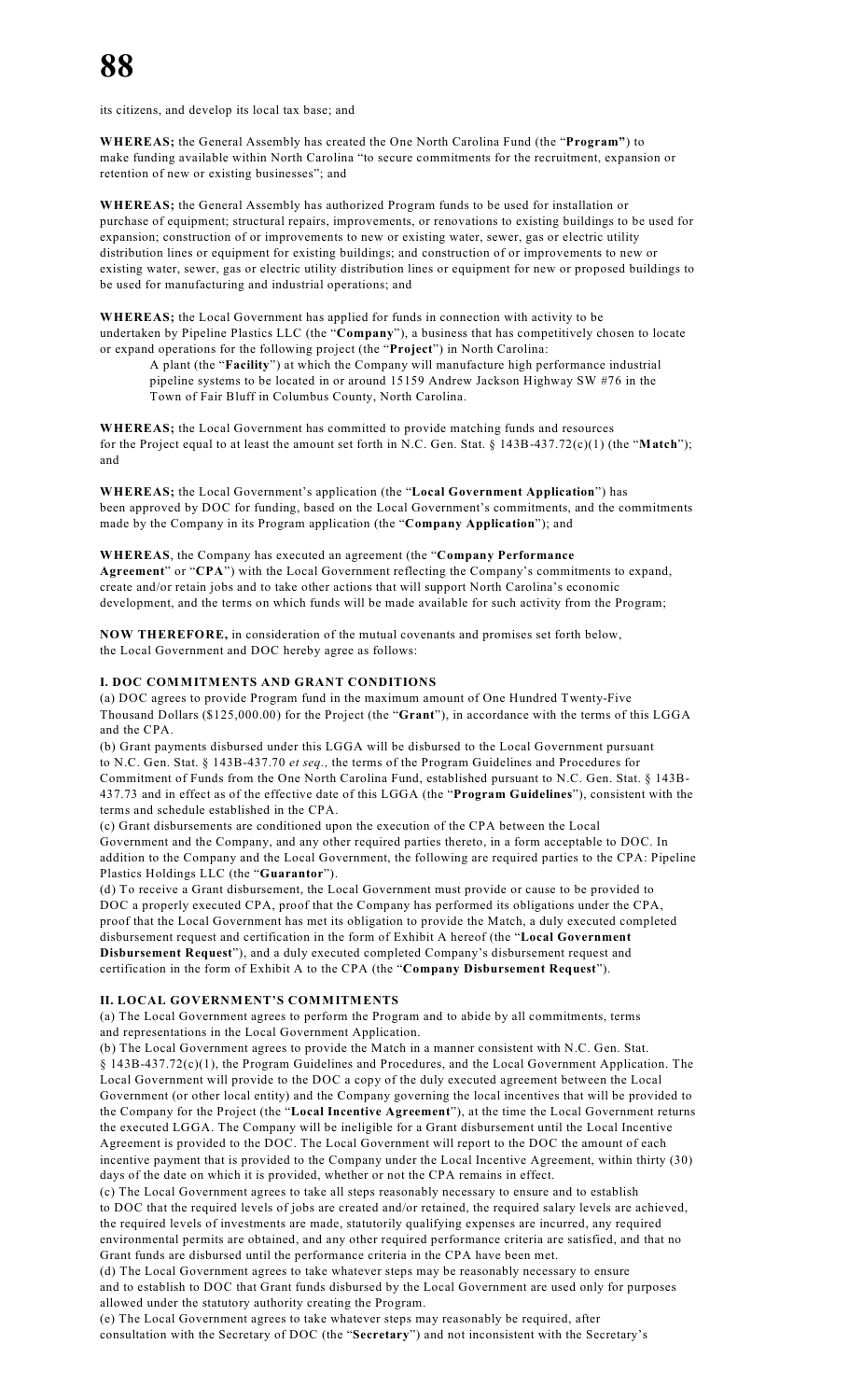authority under the CPA, to recapture all disbursed funds for which the Local Government and DOC have a right to be reimbursed.

(f) The Local Government acknowledges that DOC has a right to recapture funds under the CPA and that such right does not relieve the Local Government of its own responsibility to recapture funds. (g) The Local Government agrees to otherwise reimburse DOC for any funds improperly disbursed, provided, however, that Local Government is under no obligation to reimburse DOC for any improperly disbursed funds that were disbursed with DOC's prior permission.

(h) The Local Government agrees to keep and maintain books, records, and other documents relating to the receipt and disbursement of the Grant and the fulfillment of this LGGA. The Local Government shall provide any information DOC requests in order to produce reports or compile data required by the General Assembly. If the Local Government fails to keep and maintain books and records necessary for verifying fulfillment of this LGGA, the Secretary may in his discretion declare this LGGA to be in default, withhold payments for or under this LGGA, and/or require reimbursement of all or any portion of Grant funds previously paid. Prior to taking such action, the Secretary will endeavor to communicate with the Local Government and the Company to discuss the circumstances and the actions being contemplated.

(i) The Local Government agrees to provide any duly authorized representative of DOC or the State of North Carolina at all reasonable times access to and the right to inspect, copy, monitor, and examine all of the books, papers, records, and other documents relating to the Grant for a period of three years following the last payment of Grant funds or for the inspection period specified in the CPA, whichever is longer. To the extent any information or documents gathered pursuant to this section would be regarded as confidential or not subject to disclosure under federal law or the North Carolina General Statutes (to include, without limitation, N.C. Gen. Stat. §§ 132-1 *et seq.,* commonly referred to as the "Public Records Act"*),* the Local Government shall clearly identify and mark them as such and that information will, to the extent allowed by law, be treated as confidential and not subject to disclosure by DOC and its authorized representatives. If the Local Government fails to provide such access and right of inspection, the Secretary may exercise discretion to declare this LGGA in default, to withhold payments under this LGGA and/or require reimbursement of all or any portion of the Grant paid. (j) The Local Government shall comply with all lawful requirements of DOC, all applicable

requirements of the General Statutes of the State of North Carolina, and any other applicable laws and/or Executive Orders currently or hereafter in force.

(k) In the event that the Company or Guarantor fail to fulfill their responsibilities under the Company Application and/or CPA, including their responsibilities to create and/or retain jobs, make investments, and incur statutorily qualifying expenses, the Local Government, after consultation with the Secretary and not inconsistent with the Secretary's authority under the CPA, shall promptly exercise its rights and remedies to require repayment of funds, or to assess such other penalties as may be provided for in the CPA. (l) In addition, in the event that the Company or Guarantor fail to fulfill their responsibilities under the Company Application and/or CPA, including their responsibilities to create and/or retain jobs, make investments, and incur statutorily qualifying expenses, and the Local Government recaptures funds from the Company or Guarantor, the Local Government shall promptly pay to DOC the Grant amounts which it is able to collect.

### **III. GENERAL PROVISIONS**

(a) The parties to this LGGA agree and understand that the payment of all sums specified in this LGGA is dependent and contingent upon and subject to the appropriation, allocation, and availability of funds to DOC for this purpose.

(b) Failure of DOC at any time to require performance of any term or provision of this LGGA shall in no manner affect the rights of DOC at a later date to enforce the same or to enforce any future compliance with or performance of any of the terms or provisions hereof. No waiver of DOC of any condition or the breach of any term, provision or representation contained in this LGGA, whether by conduct or otherwise, in any one or more instances, shall be deemed to be or construed as a further or continuing waiver of any such condition or of the breach of that or any other term, provision or representation.

(c) The recitals are an integral part of this LGGA.

(d) This LGGA constitutes a legally enforceable contract and shall be governed and construed in accordance with the laws of the State of North Carolina. The parties agree and submit, solely for matters concerning this LGGA, to the exclusive jurisdiction of the courts of North Carolina and agree, solely for such purpose, that the only venue for any legal proceedings shall be Wake County, North Carolina. The place of this LGGA, and all transactions and agreements relating to it, and their situs and forum, shall be Wake County, North Carolina, where all matters, whether sounding in contract or tort, relating to its validity, construction, interpretation, and enforcement, shall be determined.

## **This Grant award shall terminate and be null and void on August 6, 2021 if by that date the Local Government has not delivered back to the DOC this LGGA and CPA, duly executed by an authorized official of the Local Government, and attested in the manner provided below, together with a copy of the Local Incentive Agreement.**

Upon execution of this LGGA by DOC and the Local Government in the spaces below, the Local Government hereby accepts the Grant on the terms of this LGGA, effective on the date indicated above, and further certifies that the official signing below has been duly authorized by the Local Government's governing body to execute this LGGA.

**North Carolina Department of Commerce**

Date: June 2, 2021 By:

For: Machelle Sanders, Secretary North Carolina Department of Commerce *Signature Page Follows* DocuSign Envelope ID: 05F9FDF4-6E4D-4B31-B4B4-137159D42D13 OneNC Local Government Grant Agreement Pipeline Plastics LLC; Pipeline Plastics Holdings LLC/Columbus County Form 2018 /s/ RICKY BULLARD, Chairman /s/ JUNE B. HALL, Clerk to Board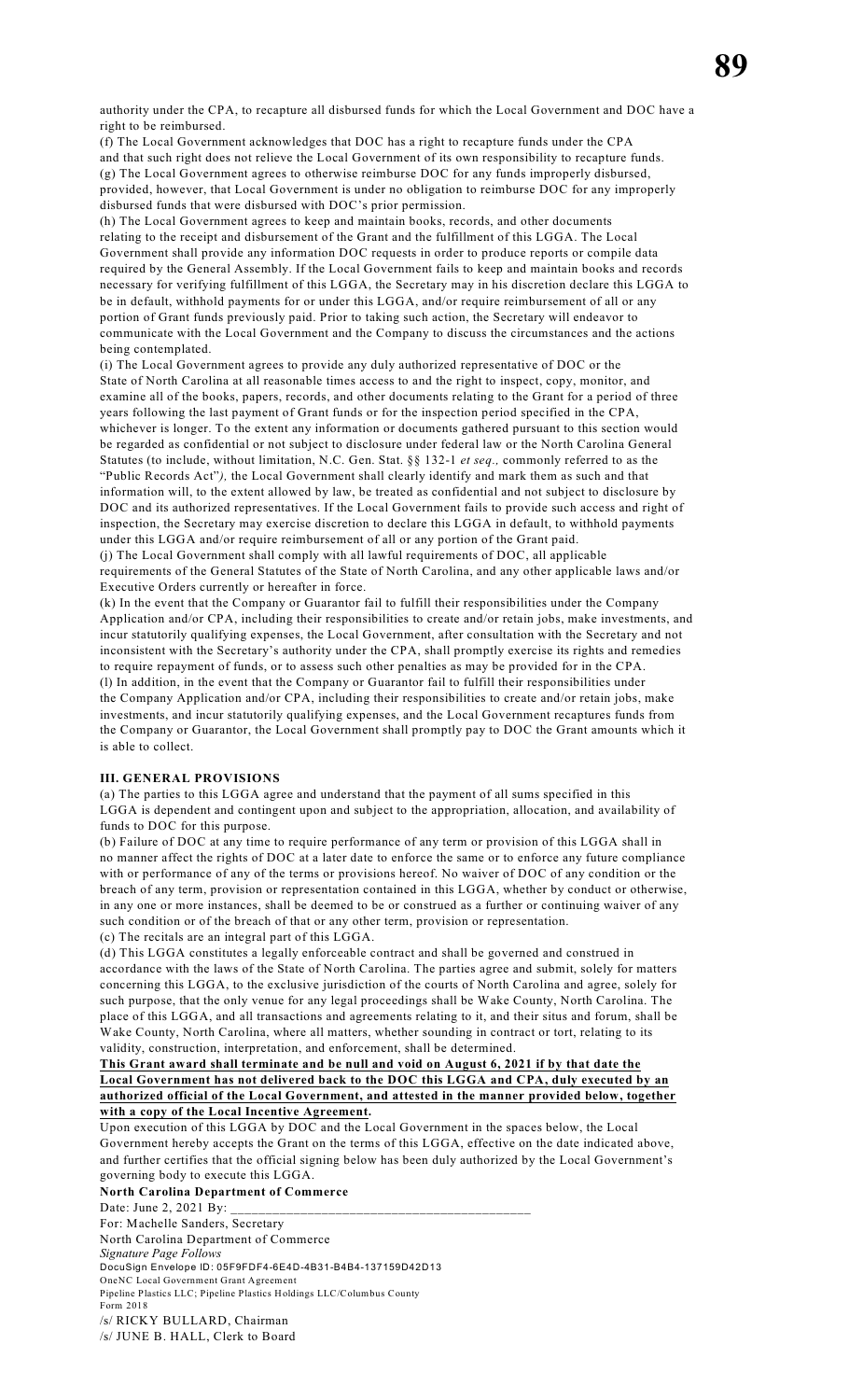Commissioner Smith made a motion to approve the One NC Grant in Support of Pipeline Plastics, seconded by Commissioner Coleman. The motion unanimously passed.

# **Agenda Item #11: SHERIFF - DEPARTMENTAL UPDATE:**

Sheriff Jody Greene, delivered the following Departmental Update.

# **Statistics for Columbus County Sheriff's Office**

# 1. **Homicide:**

- A. Last year, from January 2020 until December 2020, the Sheriff's Office investigated 15 homicides, of which 14 have been solved/closed, and 1 is still under investigation.
- B. Currently from January 20921 until June 20921, the Sheriff's's Office as investigated 2 homicides, of which 2 have been solve/closed.

# 2. **Violent Crime (Assaults with Serious injury (Robbery)(shootings):**

- A. Between January 20920 and December 2020, the Sheriff;'s Office investigated 126 cases of Vi0olent crime.
- B. Currently this year from January 2021 until June of 2021, the Sheriff's Office has investigated 56 cases of Violent Crimes.

# 3. **General Calls for Service Responded to:**

- A. From January 2020 until December 2020, the Columbus County Sheriff's Office responded to 21,792 calls for service.
- B. Currently this year from January 20212 until June 2021, the Sheriff's Office has responded to 11,425 calls for service.

# 4. **Narcotics:**

- A. From January 2020 until December 2020, the Sheriff''s Office made 388 Felony drug arrest, 170 Misdemeanor drug arrest, for a total of 588 drug arrests.
- B. Currently this year from January 2021 until June 2021, the Sheriff's Office has made 320 Felony drug arrests, 176 Misdemeanor drug arrests, for a total of 496 drug arrests.

# 5. **Overdoses:**

|     | А.        | January 2020-December 2020      | Responded to 115 overdoses.                                                          |  |  |
|-----|-----------|---------------------------------|--------------------------------------------------------------------------------------|--|--|
|     | B.        | January 2021 - June 2021        | Responded to 81 overdoses                                                            |  |  |
| 6.  |           | <b>Civil Process:</b>           |                                                                                      |  |  |
|     | A.        | January 23020 - December 2020   | Received 5,902 civil processes, served 4,013                                         |  |  |
|     | Β.        | January 2021 - June 2021        | Received 2,791 civil processes, served 1,806                                         |  |  |
| 7.  |           | <b>Handgun Permits:</b>         |                                                                                      |  |  |
|     | A.        | January 2020 - December 2020    | Issued 2,119 permits                                                                 |  |  |
|     | <b>B.</b> | January 2021 - June 2021        | Issued 972 permits                                                                   |  |  |
| 8.  |           | <b>Concealed Carry Permits:</b> |                                                                                      |  |  |
|     | А.        | January 2020 - December 2020    | Issued 920 new permits                                                               |  |  |
|     | <b>B.</b> | January 2021 - June 2021        | Issued 379 new permits, renewed 417                                                  |  |  |
|     |           |                                 | permits, 7 address changes - total 803                                               |  |  |
|     |           |                                 | permits                                                                              |  |  |
| 9.  |           |                                 | <b>Employment Fingerprints for Citizens and other general purposes for citizens:</b> |  |  |
|     | A.        | January 2020 - December 2020    | Electronically captured and processed 544                                            |  |  |
|     | Β.        | January 2021 - June 2021        | Electronically captured and processed 302                                            |  |  |
| 10. |           | <b>CCW Permit Fingerprints:</b> |                                                                                      |  |  |
|     | A.        | January 2020 - December 2020    | Electronically captured and processed 820                                            |  |  |
|     | <b>B.</b> | January 2021 - June 2021        | Electronically captured and processed 379                                            |  |  |
| 11. |           | <b>Solvability of Cases:</b>    |                                                                                      |  |  |
|     | A.        | January 2020 - December 2020    | 2,543 Incidents reported to be investigated,                                         |  |  |
|     |           |                                 | 91.9% cases solved/cleared. 7.1% Cases                                               |  |  |
|     |           |                                 | still active.                                                                        |  |  |
|     | Β.        | January 2021 - June 2021        | 1,243 Incidents reported to be investigated,                                         |  |  |
|     |           |                                 | 79.6 % solved/cleared. 19.3% Cases still                                             |  |  |
|     |           |                                 | active.                                                                              |  |  |
|     |           |                                 |                                                                                      |  |  |

# 12. **Federal Inmate:**

- A. In April of 2021, the Detention Center began housing Federal Inmates and transporting Federal Inmates.
	- In April of 2021, we had 6 Federal Inmates that we housed, generating \$1,968.00 in revenue;
	- In May of 2021, we had 30 Federal Inmates that we housed, generating \$37,556.00. Also, during May, we transported these inmates to Federal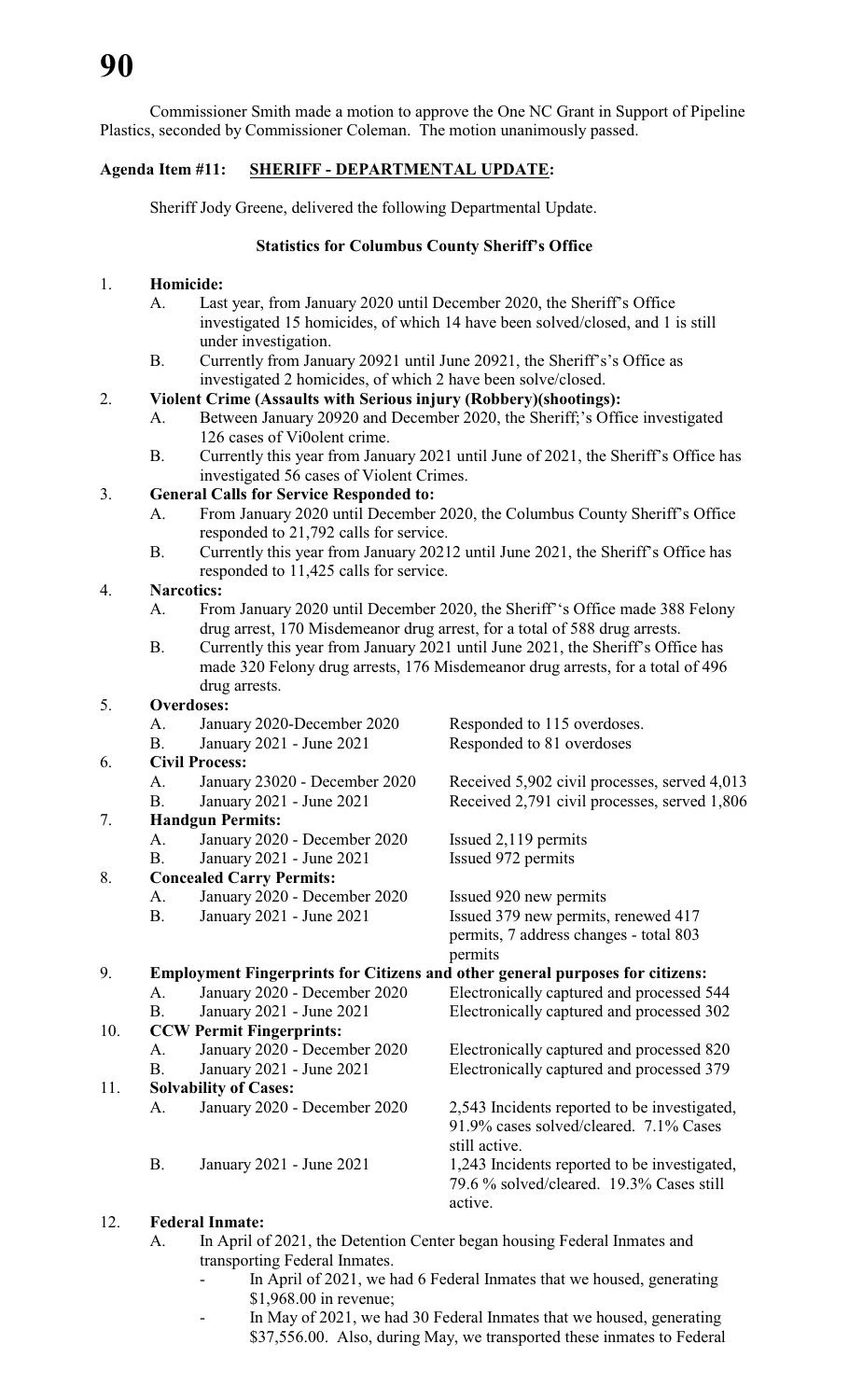- In June of 2021, we had 37 Federal Inmates that we house, generating \$78,720.00 and transported these inmates to court generating \$3,587.36.
- 

B. April 2021 - June 2021 Detention Center has generated a total of \$118,244.00 for housing, and \$6,596.36 in Transports, grand total of \$124,840.36.

- 13. Sheriff's App (Talking Points)
- 14. Body Cameras
- 15. Recruitment

# **Agenda Item #12: PLANNING - MORATORIUM ORDINANCE on MAJOR SUBDIVISIONS, until FURTHER NOTICE:**

Samantha Alsup, Planning Director, request Board approval and adoption of the Moratorium Ordinance for Suspending Major Subdivisions. (The required Public Hearing was conducted today, at 6:30 P.M., before the meeting.)

# **THE COLUMBUS COUNTY MORATORIUM ORDINANCE FOR SUSPENDING MAJOR SUBDIVISIONS**

# **Section 1: Authority**

By the authority of Chapter 160D-107 of the General Statutes of North Carolina and Chapter 10, Part 3, Article 2 of the Columbus County Code of Ordinances, the Columbus County Board of Commissioners does hereby exercise the powers and authority to establish moratoria for any development approval required by law within its territorial jurisdiction.

# **Section 2: Purpose**

The purpose of this Ordinance is to establish a moratorium on approval of applications for Major Subdivisions as set forth in Chapter 10, Part 3 of the Columbus County Code of Ordinances. It is the intent of this Ordinance to promote the public health, safety, and welfare through the adoption of this moratorium as determined by the Board of Commissioners.

# **Section 3: Statement of the Problems or Conditions Necessitating the Moratorium**

The problem of insufficient public services to support development necessitates the status quo of the County be preserved during a period of time in which to plan and revise the County's Code of Ordinances. No other action would be sufficient to preserve the status quo of the County during the time to plan and adopt ordinances to address this problem.

# **Section 4: Jurisdiction**

This Ordinance shall apply within all of Columbus County outside of the incorporated municipalities and their extraterritorial jurisdiction.

# **Section 5: Applicability**

This Ordinance shall apply to any Major Subdivision as defined in Chapter 10, Part 3 of the Columbus County Code of Ordinances

# **Section 6: Severability**

Should any section or clause of this Ordinance be held invalid or unconstitutional, such decision shall not affect, impair or invalidate the validity of the remaining parts of this Ordinance that can be given effect without the invalid provision.

# **Section 7: Duration of Temporary Moratorium and Schedule**

The duration of this moratorium shall be until February 25, 2022, and is reasonable in light of the specific conditions that warrant imposition of the moratorium. This moratorium will not exceed the period of time necessary to correct, modify, or resolve such conditions, except in cases of imminent and substantial threat to public health or safety. The duration of this moratorium is necessary due to the actions needed to revise the Code of Ordinances and research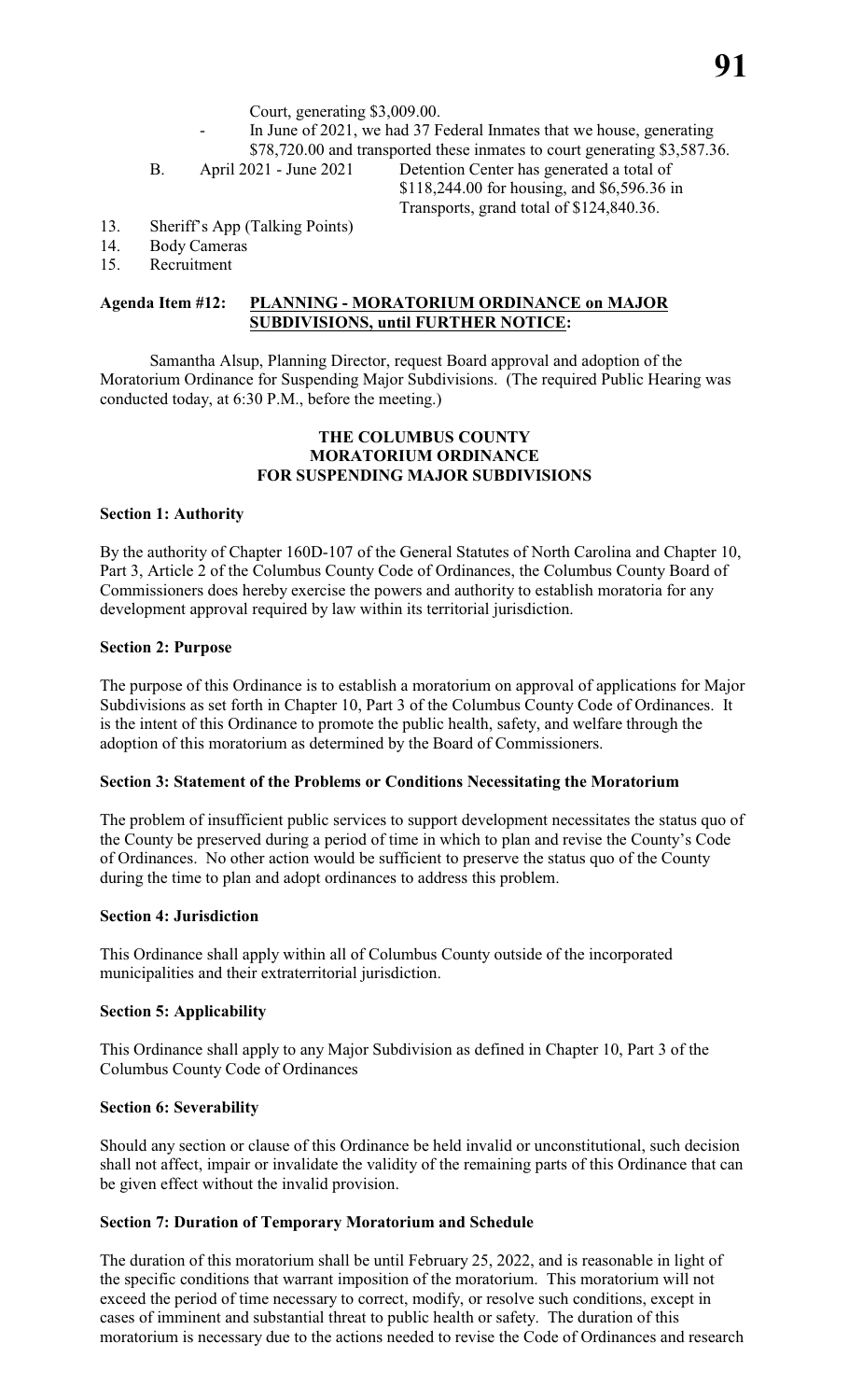extension of utilities set forth as follows:

a. Workshop with Planning Director – Planning Director will report on the current status of the Code of Ordinances and discuss procedure and need for changes with the Columbus County Board of Commissioners.

b. Workshop with Public Utilities Director – Public Utilities Director will report on the current status of Utilities throughout the County and current extension projects.

c. Preparing – Many meetings will need to take place to gather information from project engineers, code consulting, Planning Board, and others.

d. Planning – Modifications to the Columbus County Code of Ordinances shall be reviewed and approved by the Planning Board prior to presentation for consideration by the Columbus County Board of Commissioners.

e. Approval and Action – After Publication of Notice of the adoption of modified ordinances and a Public Hearing, the Columbus County Board of Commissioners will approve or deny the suggested ordinances.

f. Effect – Changes in Public Utilities projects could present potential delays but will be addressed in a timely fashion.

# **Section 8: Exemptions of Ordinance**

Absent an imminent threat to public health or safety, a development moratorium adopted pursuant to this Ordinance shall not apply to any project for which a valid building permit, issued pursuant to G.S. 160D-1108, is outstanding to any project for which a special use permit application has been accepted as complete, to development set forth in a site-specific vesting plan approved pursuant to

G.S. 160D-108.1, to development for which substantial expenditures have already been made in good faith reliance on a prior valid development approval, or to preliminary or final subdivision plats that have been accepted for review by the Board of Commissioners prior to the call for a hearing to adopt the moratorium. Any preliminary subdivision plat accepted for review by the Board of Commissioners prior to the call for a hearing, if subsequently approved, shall be allowed to proceed to final plat approval without being subject to the moratorium. Notwithstanding the foregoing, if a complete application for a development approval has been submitted prior to the effective date of a moratorium, G.S. 160D-108(b) applies when permit processing resumes. Applications received for Major Subdivisions after June 21, 2021, shall be subject to this moratorium and will not be exempt.

# **Section 9: Remedies**

Any person aggrieved by the imposition of a moratorium on development approvals required by law may apply to the appropriate division of the General Court of Justice for an order enjoining the enforcement of the moratorium. Actions brought pursuant to this section shall be scheduled for expedited hearing, and subsequent proceedings in those actions shall be accorded priority by the trial and appellate courts. In any such actions, the County shall have the burden of showing compliance with the procedural requirements of this Ordinance.

# **Section 10: Effective Date**

This Ordinance shall be in full force and effect from this the 6th day of July, 2021, and adopted the same.

/s/ Ricky Bullard, Chairman

# ATTEST: /s/ June B. Hall, Clerk to the Board Columbus County Board of Commissioners

Commissioner Watts made a motion to approve the Moratorium Ordinance on Major Subdivisions, until Further Notice, seconded by Vice Chairman McMillian. The motion unanimously passed.

# **Agenda Item #13. PLANNING - WORKSHOP:**

Samantha Alsup, Planning Director, requested a date for a Planning Workshop with the Board of Commissioners and the Planning Board.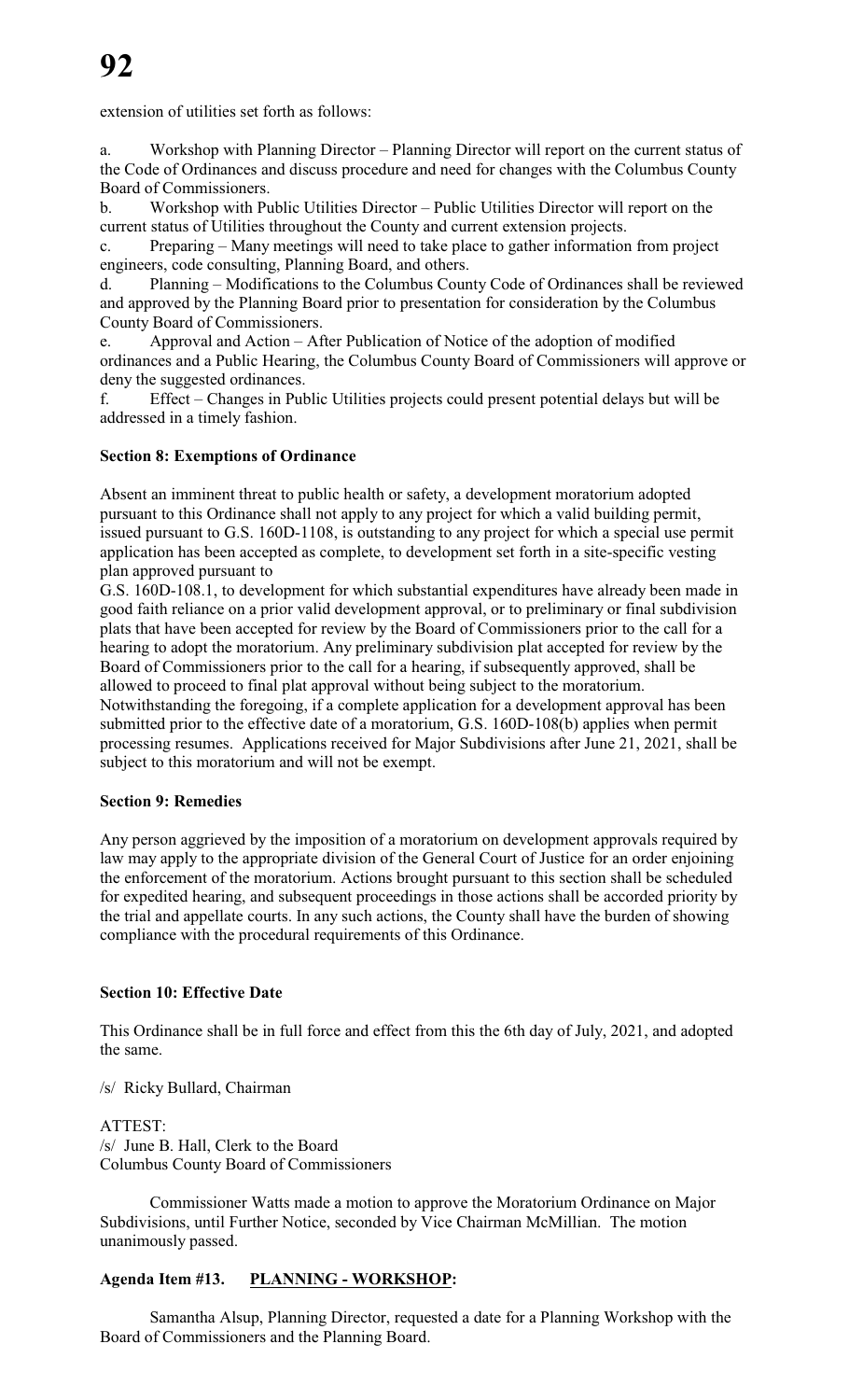Commissioner McDowell made a motion to establish Monday, July 12, 2021, at 6:00 P.M., for a Workshop with the Columbus County Planning Board, and other pertinent personnel, seconded by Vice Chairman McMillian. The motion unanimously passed.

# **Agenda Item #14: ADMINISTRATION - WASTE INDUSTRIES AMENDMENT and EXTENSION to RESIDENTIAL CURBSIDE, SOLID WASTE COLLECTION, TRANSFER STATION OPERATION and COUNTY COMMERCIAL CONTAINER AGREEMENT:**

Eddie Madden, County Manager, requested Board approval of the Amendment and Extension to Residential Curbside Solid Waste Collection, Transportation Operation, Disposal, Convenience Site Hauling and County Commercial Container Service Agreement.

Commissioner Smith made a motion to approve the Amendment and Extension to Residential Curbside Solid Waste Collection, Transportation Operation, Disposal, Convenience Site Hauling and County Commercial Container Service Agreement, seconded by Vice Chairman McMillian. The motion unanimously passed. A copy of this document will be marked as Exhibit "A", and kept on file in Minute Book Attachments, Book Number 6, in the Clerk to the Board's Office, for review.

# **Agenda Item #15: RESOLUTIONS - DECLARING ACME DELCO SCHOOL, CHADBOURN MIDDLE SCHOOL and FAIR BLUFF SCHOOL as SURPLUS PROPERTIES:**

 Eddie Madden, County Manager, requested Board approval of the following three (3) Resolutions Authorizing Sealed Bid Sale for Acme Delco, Chadbourn Middle School and Fair Bluff School.

# **Resolution Authorizing Sealed Bid Sale**

WHEREAS, the County of Columbus owns property located at 26133 Andrew Jackson Hwy E, Delco, NC 28436, commonly known as Acme-Delco Middle School; and

WHEREAS, the property is currently surplus property for the County; and

WHEREAS, North Carolina General Statute § 160A-268 permits the County to sell real property by advertisement and sealed bid;

THEREFORE, THE BOARD OF COMMISSIONERS OF THE COUNTY OF COLUMBUS RESOLVES THAT:

1. The Board of Commissioners hereby authorizes the sale of the following described tract of land by sealed bid:

> Parcel Three in Deed from Columbus County Board of Education to County of Columbus recorded on May 11, 2021, in Book 1256, Page 521 of the Columbus County Registry.

> Less and except the 4.4 acres  $+/-$  of the northernmost section of the property.

2. The County will accept sealed bids for the property until 3:00 p.m. on August 12, 2021. Bids shall be delivered to the office of the County Manager in Administration at 111 Washington Street, Whiteville, NC 28472.

3. At 3:00 p.m., August 12, 2021, all bids received shall be opened in public and the amount of each bid recorded. The record of bids shall be reported to the Board of Commissioners at their regular meeting on September 7, 2021.

4. The Board of Commissioners will determine the highest responsible bidder for the property and will award the bid by its regular meeting on September 7, 2021. Bids will remain open and subject to acceptance until the Board of Commissioners awards the bid.

5. To be responsible a bid must be accompanied by a bid deposit of five percent (5%) of the amount of the bid. A bid deposit may take the form of cash, a cashier's check, a certified check, or a surety bond. The deposit of the bidder to whom the award is made will be held until sale of the property is closed; if that bidder refuses at any time to close the sale, the deposit will be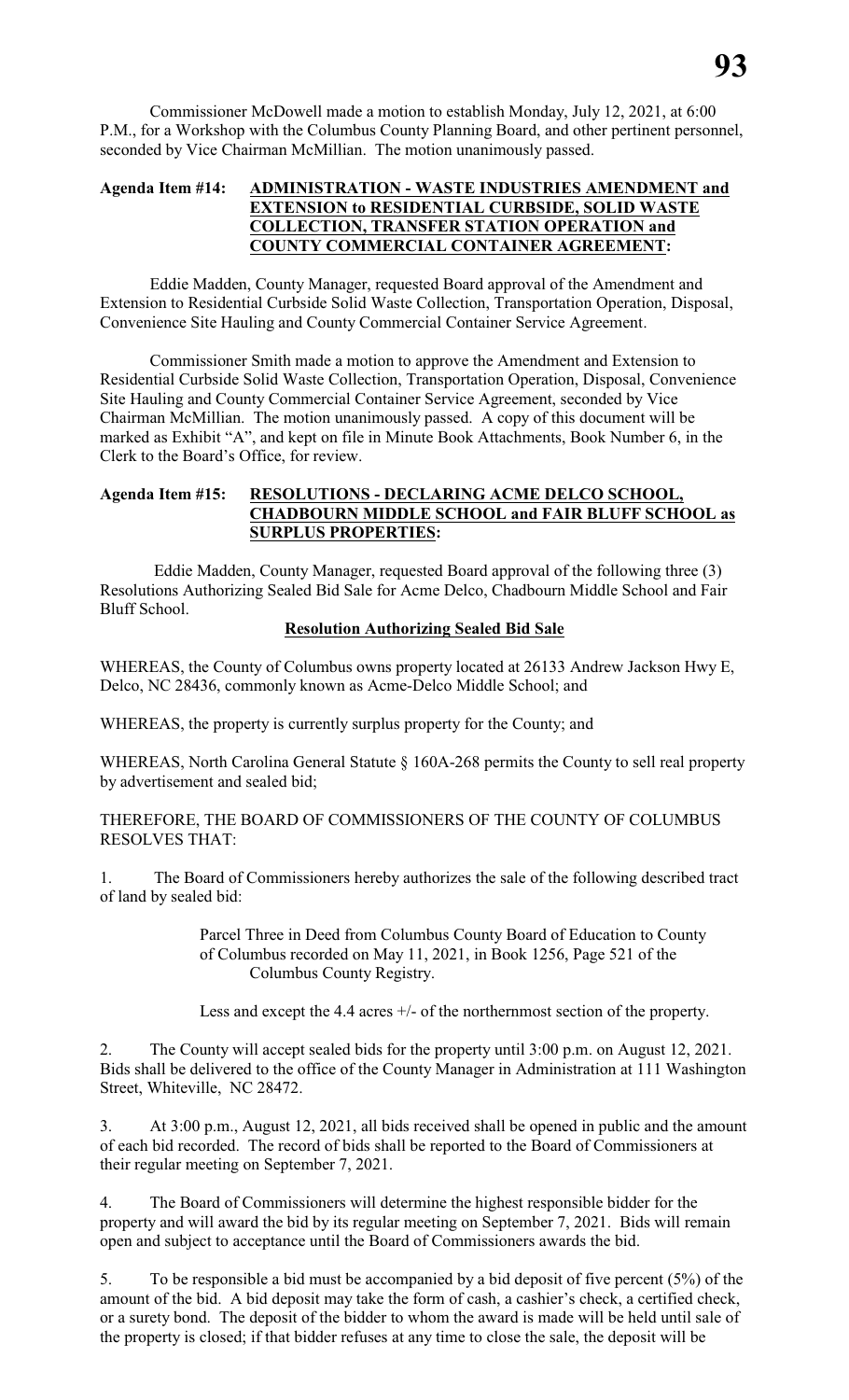# **94**

forfeited to the County. The deposits of other bidders will be returned at the time the Board of Commissioners awards the property to the highest responsible bidder.

6. In addition, to be responsible, a bidder must be current on payment of all property taxes owed to the County.

7. The County reserves the right to withdraw the property from sale at any time and the right to reject all bids.

Adopted this the 6th day of July, 2021.

COLUMBUS COUNTY BOARD OF COMMISSIONERS /s/ Ricky Bullard, Chairman

Attested By: /s/ June B. Hall, Clerk to Board

Resolution Authorizing Sealed Bid Sale

WHEREAS, the County of Columbus owns property located at 685 Academy Street, Fair Bluff, NC 28439, commonly known as Fair Bluff School; and

WHEREAS, the property is currently surplus property for the County; and

WHEREAS, North Carolina General Statute § 160A-268 permits the County to sell real property by advertisement and sealed bid;

THEREFORE, THE BOARD OF COMMISSIONERS OF THE COUNTY OF COLUMBUS RESOLVES THAT:

1. The Board of Commissioners hereby authorizes the sale of the following described tract of land by sealed bid:

> Parcel One in Deed from Columbus County Board of Education to County of Columbus recorded on May 11, 2021, in Book 1256, Page 521 of the Columbus County Registry.

Less and except the tract of land on which the gymnasium is located and the 1 acre +/- on which the Aging Center is located.

2. The County will accept sealed bids for the property until 3:00 p.m. on August 12, 2021. Bids shall be delivered to the office of the County Manager in Administration at 111 Washington Street, Whiteville, NC 28472.

3. At 3:00 p.m., August 12, 2021, all bids received shall be opened in public and the amount of each bid recorded. The record of bids shall be reported to the Board of Commissioners at their regular meeting on September 7, 2021.

4. The Board of Commissioners will determine the highest responsible bidder for the property and will award the bid by its regular meeting on September 7, 2021. Bids will remain open and subject to acceptance until the Board of Commissioners awards the bid.

5. To be responsible a bid must be accompanied by a bid deposit of five percent (5%) of the amount of the bid. A bid deposit may take the form of cash, a cashier's check, a certified check, or a surety bond. The deposit of the bidder to whom the award is made will be held until sale of the property is closed; if that bidder refuses at any time to close the sale, the deposit will be forfeited to the County. The deposits of other bidders will be returned at the time the Board of Commissioners awards the property to the highest responsible bidder.

6. In addition, to be responsible, a bidder must be current on payment of all property taxes owed to the County.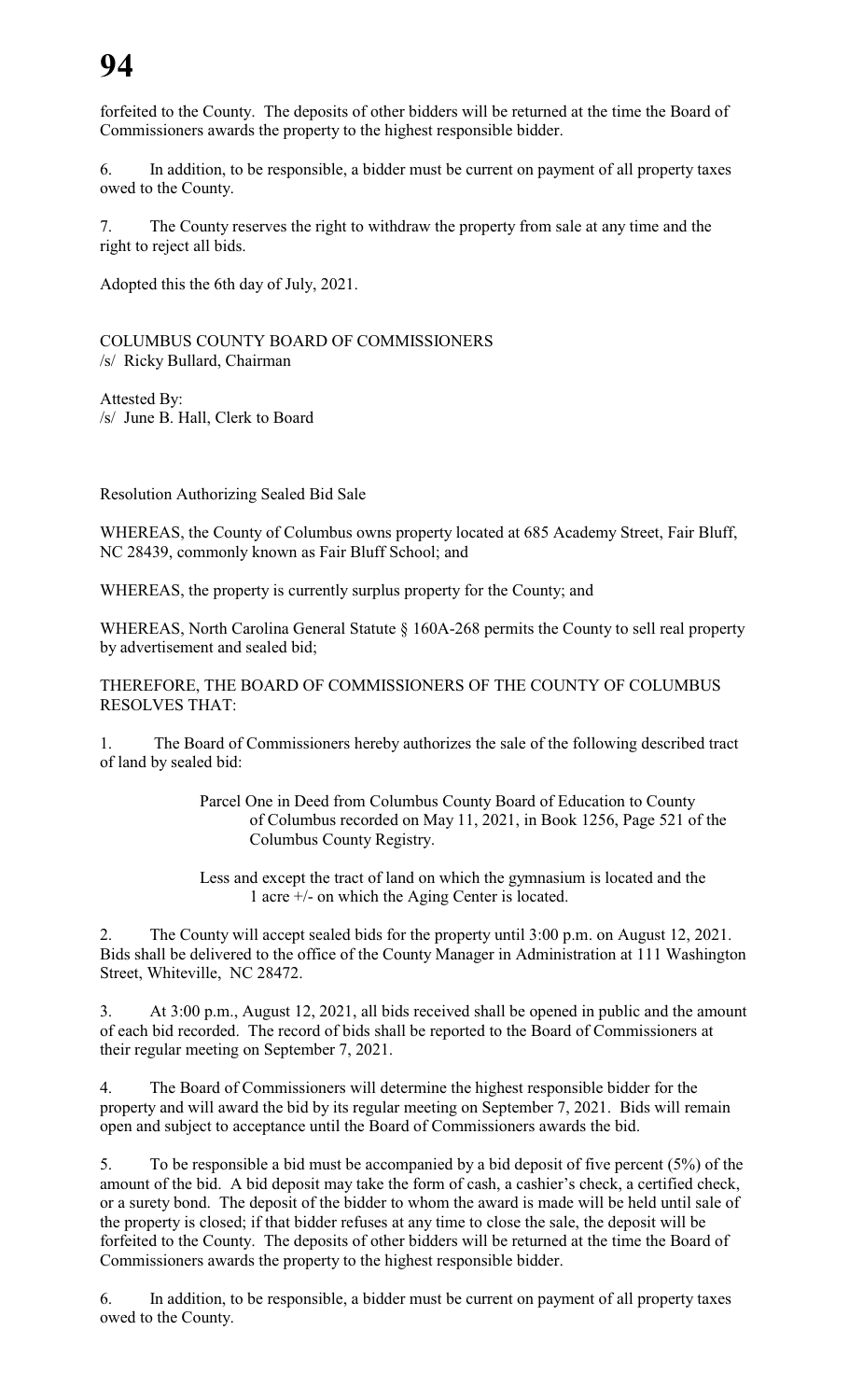7. The County reserves the right to withdraw the property from sale at any time and the right to reject all bids.

Adopted this the 6th day of July, 2021.

COLUMBUS COUNTY BOARD OF COMMISSIONERS /s/ Ricky Bullard, Chairman Attested By: /s/ June B. Hall, Clerk to Board

Resolution Authorizing Sealed Bid Sale

WHEREAS, the County of Columbus owns property located at 801 W. Smith Street, Chadbourn, NC, commonly known as Chadbourn Middle School; and

WHEREAS, the property is currently surplus property for the County; and

WHEREAS, North Carolina General Statute § 160A-268 permits the County to sell real property by advertisement and sealed bid;

THEREFORE, THE BOARD OF COMMISSIONERS OF THE COUNTY OF COLUMBUS RESOLVES THAT:

1. The Board of Commissioners hereby authorizes the sale of the following described tract of land by sealed bid:

> Parcel Two in Deed from Columbus County Board of Education to County of Columbus recorded on May 11, 2021, in Book 1256, Page 521 of the Columbus County Registry.

2. The County will accept sealed bids for the property until 3:00 p.m. on August 12, 2021. Bids shall be delivered to the office of the County Manager in Administration at 111 Washington Street, Whiteville, NC 28472.

3. At 3:00 p.m., August 12, 2021, all bids received shall be opened in public and the amount of each bid recorded. The record of bids shall be reported to the Board of Commissioners at their regular meeting on September 7, 2021.

4. The Board of Commissioners will determine the highest responsible bidder for the property and will award the bid by its regular meeting on September 7, 2021. Bids will remain open and subject to acceptance until the Board of Commissioners awards the bid.

5. To be responsible a bid must be accompanied by a bid deposit of five percent (5%) of the amount of the bid. A bid deposit may take the form of cash, a cashier's check, a certified check, or a surety bond. The deposit of the bidder to whom the award is made will be held until sale of the property is closed; if that bidder refuses at any time to close the sale, the deposit will be forfeited to the County. The deposits of other bidders will be returned at the time the Board of Commissioners awards the property to the highest responsible bidder.

6. In addition, to be responsible, a bidder must be current on payment of all property taxes owed to the County.

7. The County reserves the right to withdraw the property from sale at any time and the right to reject all bids.

Adopted this the 6th day of July, 2021.

COLUMBUS COUNTY BOARD OF COMMISSIONERS /s/ Ricky Bullard, Chairman

Attested By: /s/June B. Hall, Clerk to Board

Commissioner Coleman made a motion to approve and adopt the three (3) Resolutions Authorizing Sealed Bid Sale, with two (2) exemptions, one (1) for Acme-Delco Middle School,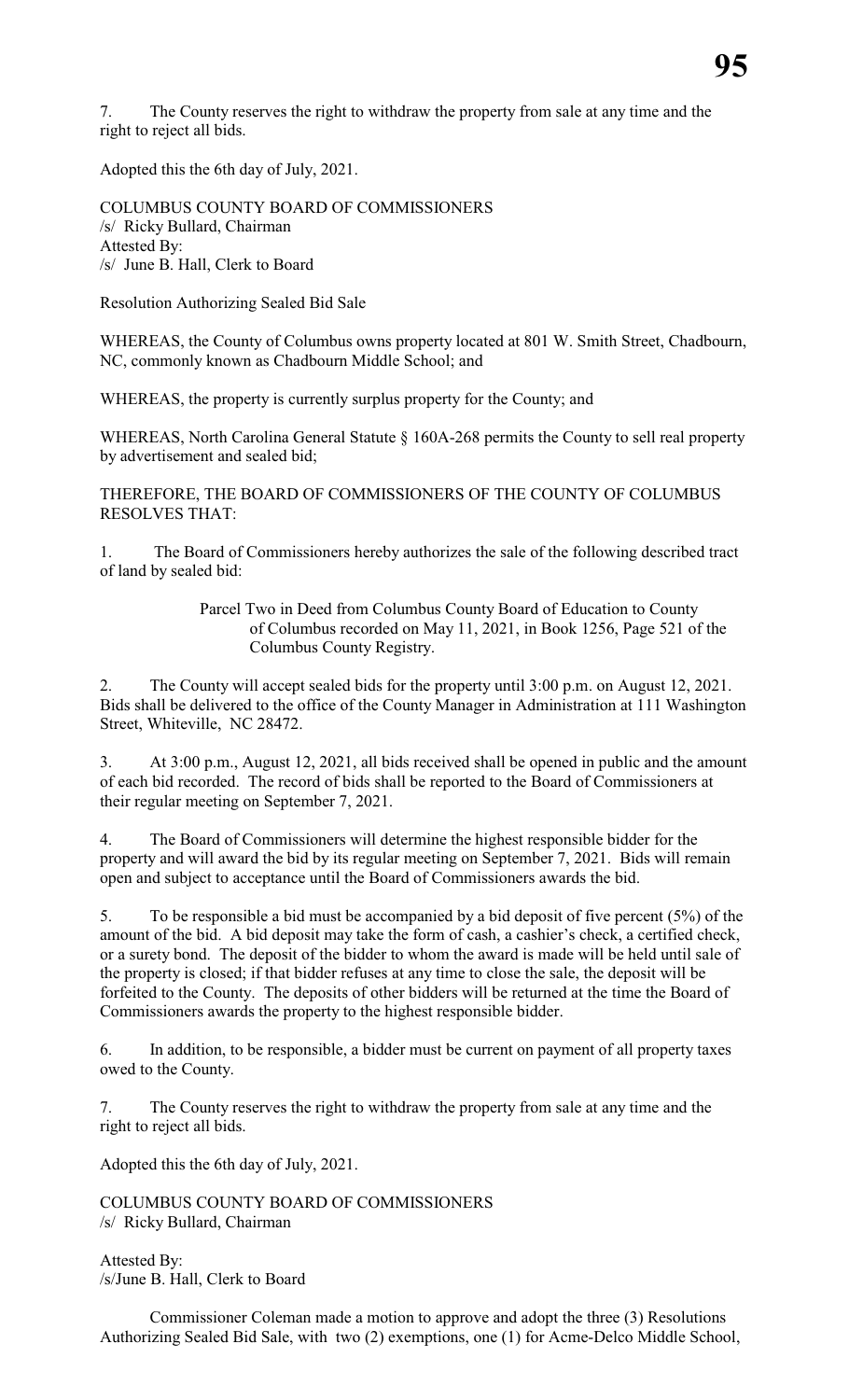and one (1) for Fair Bluff School with the exception of allotted 4.24 acreage at Acme-Delco Middle School to be retained by the County, seconded by Commissioner Byrd. The motion unanimously passed.

Commissioner Coleman made a motion to exempt the Columbus County Department of Aging site as well as the gymnasium from the Fair Bluff School property to be retained by the County, seconded by Commissioner Smith. The motion unanimously passed.

# **Agenda Item #16: ADMINISTRATION - APPOINTMENT of STAFF ATTORNEY AMANDA PRINCE as DEPUTY CLERK to the BOARD:**

 Eddie Madden, County Manager, requested Board approval to appoint Staff Attorney, Amanda Prince, as the Deputy Clerk to the Board of Columbus County Commissioners.

Commissioner Smith made a motion to recuse Commissioner Byrd from voting on this matter, seconded by Commissioner Coleman. The motion unanimously passed.

Commissioner Watts made a motion to appoint Staff Attorney, Amanda Prince, as the Deputy Clerk to the Board of Columbus County Commissioners, seconded by Commissioner Coleman. The motion unanimously passed.

# **Agenda Item #17: LEGAL - CHANGE of PARALEGAL POSITION ASSIGNED to CCDSS:**

Amanda Prince, County Attorney, requested a change in the structure of the paralegal position at Social Services.

Vice Chairman McMillian made a motion to approve the change of Paralegal Position assigned to CCDSS, seconded by Commissioner Coleman. The motion unanimously passed.

# **Agenda Item #18: FINANCE - ADOPTION of STATE RECORD RETENTION POLICY for DISPOSITION of RECORDS:**

Jay Leatherman, Interim Finance Director, requested Board approval of the adoption of the State Record Retention Policy for Disposition of Records for the Finance Department.

Commissioner Byrd made a motion to approve the adoption of the State Record Retention Policy for Disposition of Records for the Finance Department, withholding years 2017 and 2018, seconded by Commissioner Coleman. The motion unanimously passed.

# **Agenda Item #19: CAPE FEAR RC&D BOARD - APPOINTMENT of EDWARD DAVIS:**

Morgan Hayes, Director/Director/District Conservation Technician, requested the appointment of Edward Davis to the Cape Fear RC&D Board.

Commissioner Byrd made a motion to appoint Edward Davis, retired Soil and Water Conservation Director, to the Cape Fear RC&D Board, seconded by Commissioner Smith. The motion unanimously passed..

# **Agenda Item #20: APPOINTMENTS/RE-APPOINTMENTS/REPLACEMENTS:**

June B. Hall, Clerk to the Board, requested appointments/re-appointments/replacements to the following boards, committees and councils

| <b>COMMITTEE</b>         | <b>ZONE/EB</b> | PERSON(S)      | <b>EXP</b> | <b>BOARD</b>        |
|--------------------------|----------------|----------------|------------|---------------------|
|                          |                |                | DATE       | <b>ACTION</b>       |
| <b>Beaver Management</b> |                | Vacant         |            | Hold                |
| <b>Program Committee</b> |                | Vacant         |            | Hold                |
|                          | Ш              | Vacant         |            | Hold                |
|                          |                | Vacant         |            | Hold                |
|                          | VП             | Vacant         |            | Hold                |
| Cape Fear RC&D           | EB             | Vacant (Edward |            | <b>Edward Davis</b> |
|                          |                | Davis has been |            |                     |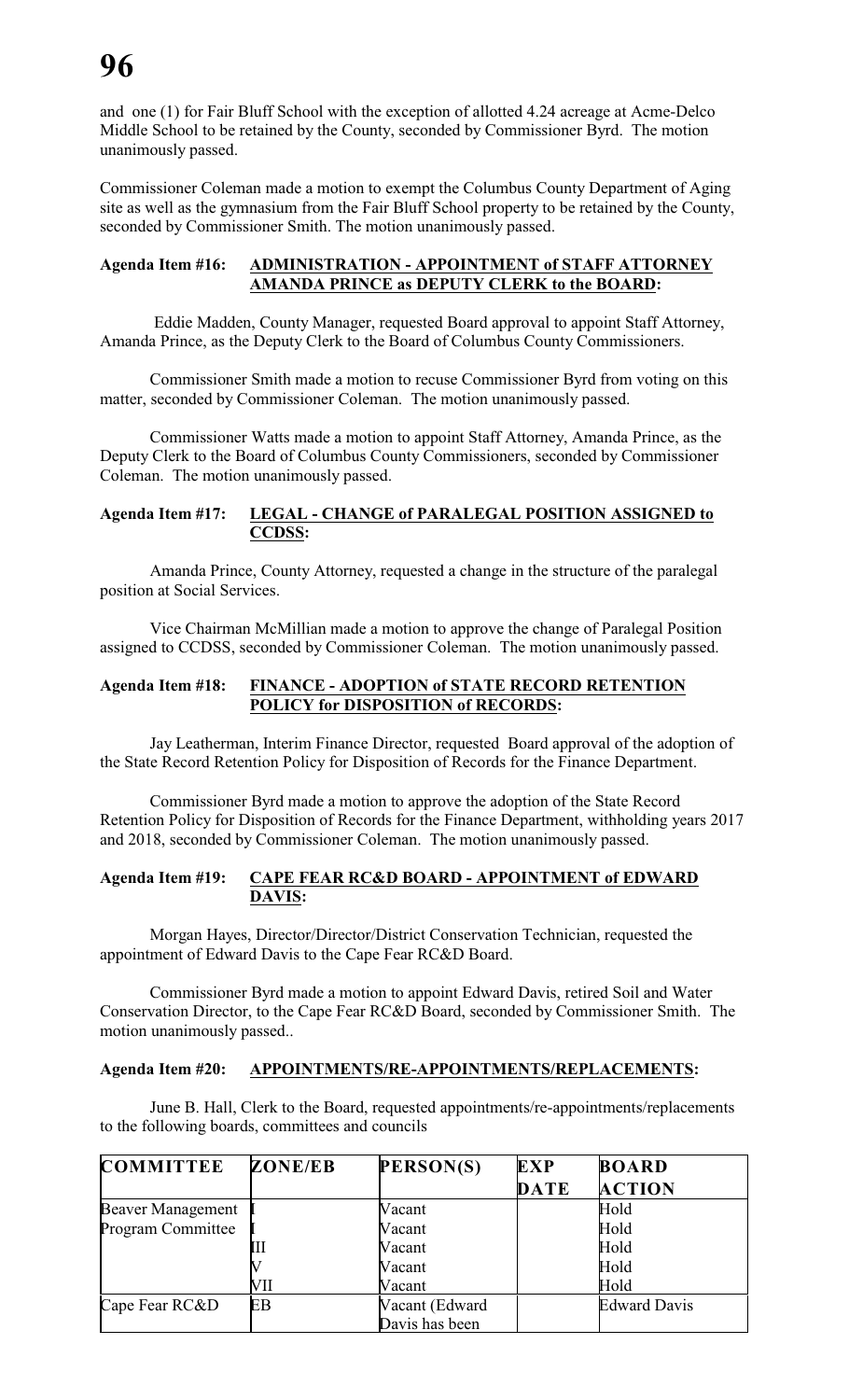|                              |    | recommended)       |                     |
|------------------------------|----|--------------------|---------------------|
| Home & Community             | IV | Vacant (Dan Watts) | Hold                |
| Care Block Grant             | EB | Commissioner Rep   |                     |
| Committee                    |    |                    | Hold                |
| <b>Housing Advisory</b>      |    | Henry Milligan     | <b>Kevin Norris</b> |
| Committee                    |    |                    |                     |
| Lower Cape Fear              | EB | Vacant             | Hold                |
| <b>River Program</b>         |    |                    |                     |
| <b>Planning Board</b>        |    | <b>Mark Stocks</b> | Jonathan Cox        |
| Voluntary                    |    | Alfonzo Williams   | Re-Appoint          |
| <b>Agricultural District</b> | IV | Harry J Hart, Jr.  | Re-Appoint          |
| <b>Board</b>                 |    |                    |                     |

# **RECESS REGULAR SESSION and enter into COLUMBUS COUNTY WATER and SEWER DISTRICTS I, II, III, IV and V BOARD MEETING:**

At 7:42 P.M., Commissioner Byrd made a motion to recess Regular Session and enter into the Columbus County Water and Sewer Districts I, II, III, IV and V Board Meeting, seconded by Commissioner Smith. The motion unanimously passed.

# **Agenda Item #21: COLUMBUS COUNTY WATER and SEWER DISTRICTS I, II, III, IV and V - APPROVAL of MINUTES:** June 07, 2021

This information will be recorded in Minute Book Number 2 for each Water District, respectively.

# **ADJOURN COMBINATION MEETING of COLUMBUS COUNTY WATER and SEWER DISTRICTS I, II, III, IV AND V BOARD MEETING:**

At 7:45 P.M.. Commissioner Byrd made a motion to adjourn the **combination meeting** of Columbus County Water and Sewer District I, II, III, IV and V Board Meeting, and resume Regular Session, seconded by Commissioner Smith. The motion unanimously passed.

# **Agenda Item #22: COMMENTS:**

Chairman Bullard opened the floor for comments. The following spoke.

# A. **Board of Commissioners;** and

1. **Commissioner McDowell:** stated the following

-I have received a call from a water customer who ran over his water meter; -He states that he was not informed that the water meters were higher than before the automated reading system was installed;

-He was informed that he would have to pay for the water meter;

-We need to improve the manner in which the Water Department operated relative to the customers;

-A storm is on its way, so please be careful;

-Is Guideway School ready for a shelter during a storm? Mr. Madden replied stating that he is working on that, and will revisit Ms. Kay Stephens on that matter.

# 2. **Commissioner Coleman:** state the following:

-I thank the citizens that came to our meeting to talk about Antioch Church Road; **and**

-I thank the Board for excluding the 4.24 acres of land at Acme Delco Middle School and we're looking for good things to happen.

# 3. **Commissioner Smith:** stated the following:

-I would like to thank Gary Lanier for the new business; -When it comes to water cutoffs, we have week grace period but is there a way to send them a text or an alert;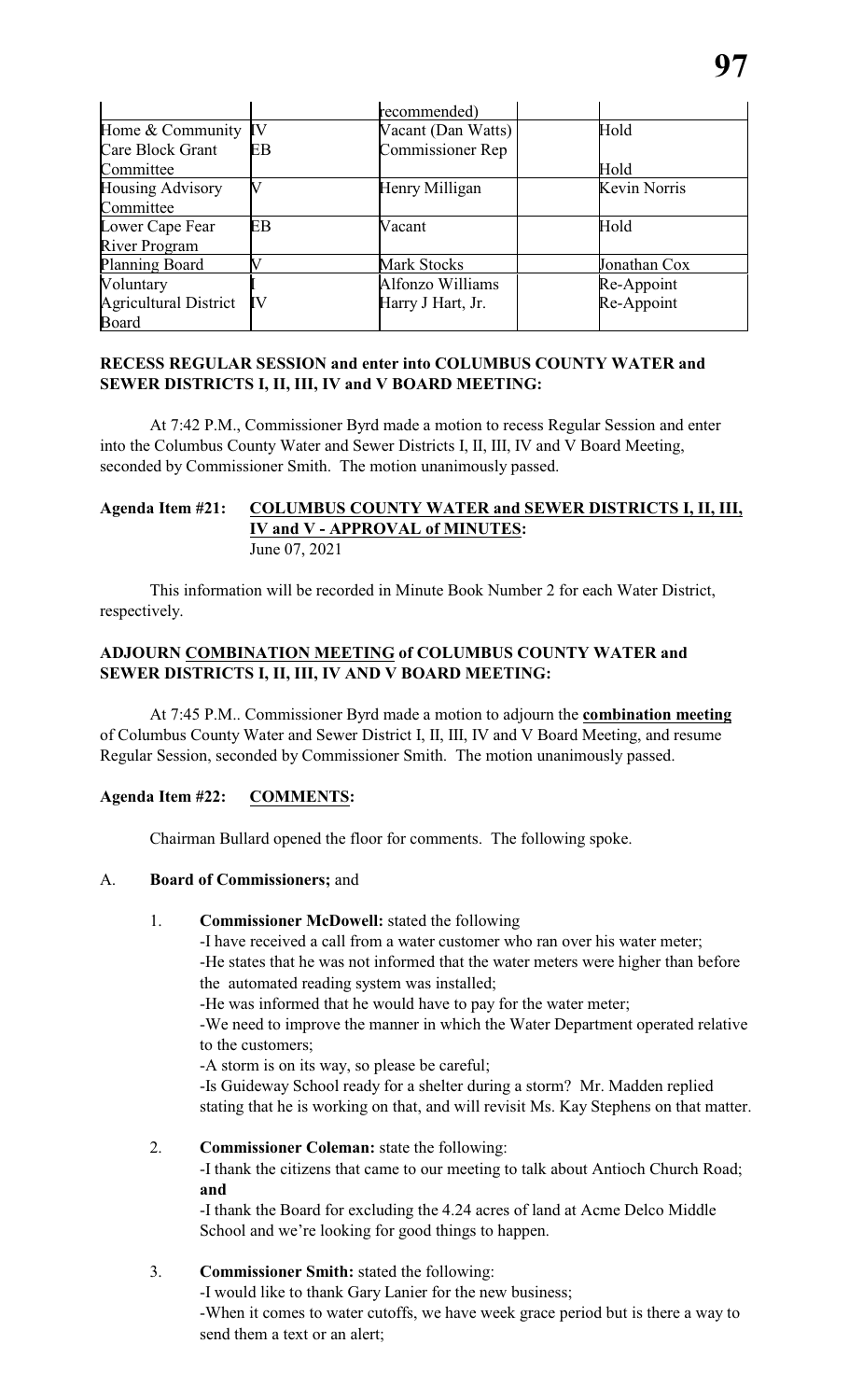-Mr. Madden interjected stating that is being worked in with a possibility of using Code Red for water cutoffs, our staff is limited, and we may have to use the two (2) step process; **and**

-We need to be more customer friendly;

4. **Commissioner Watts:** stated the following:

-I hope everyone had a good July 4th;

-Thank the Antioch Church Road citizens for their input; **and** -If the storm gets rough, please be careful, and remember flooding is dangerous.

5. **Commissioner Byrd:** stated the following:

-I don't understand the three (3) minutes limitation for the Commissioners for the members to act and discuss;

-When will the Commissioners discuss and act?; **and**

-The Board members are talking at the meetings and making motions in open meetings.

-I feel like we should be able to make any motion we think necessary as long as it's appropriate, and bringing up a topic tonight and then having to wait two weeks to vote on it is not fair to the public.

6. **Chairman Bullard:** stated the following:

-I have been advised by the Board Attorney that once we adopt the Agenda we need to stick to it; and

-This manner will provide more productive meetings.

- 7. **Commissioner Byrd:** stated our Board Meetings need to be freelance meetings that are open for discussion between the Board members, and not controlled only by a few members. We each have been elected to represent our districts.
- 8. **Boyd Worley, Board Attorney:** stated the following:

-The Agenda gives notice of what is going to be discussed; **and** -It helps to ensure effective and efficient decisions can be made as opposed to quick decisions.

9. **Commissioner Byrd:** stated what is the purpose of coming to the meetings if all decisions have been made ahead of time?

# 10. **Vice Chairman McMillian:** stated the following:

-I want to thank everyone for coming out and I hope everyone had a good July  $4<sup>th</sup>$ ; -I would like to thank Gary Lanier for his efforts in getting jobs to Columbus County;

-I would like to reiterate what Jerome Chestnut stated about three (3) individuals lost their lives over nonsense, so just asking to keep those families in prayer; **and** -We as a community have to get involved and try to come up with a resolution.

11. **Chairman Bullard:** stated the following: -On July 19, 2021, our next scheduled Board Meeting, Mr. Madden's son is graduating from college, and is requesting that we change the Board Meeting date to July 20, 2021. -We have made a lot of progress with Economic Development.

-Every Commissioner is being treated fairly; **and**

-Everyone knows what we are voting on;

# **MOTION:**

Commissioner Byrd made a motion to change the Columbus County Board of Commissioners' Meeting date of Monday, July 19, 2021 to Tuesday, July 20, 2021, seconded by Commissioner Smith. The motion unanimously passed.

B. **County Manager (Eddie Madden)**: stated the following: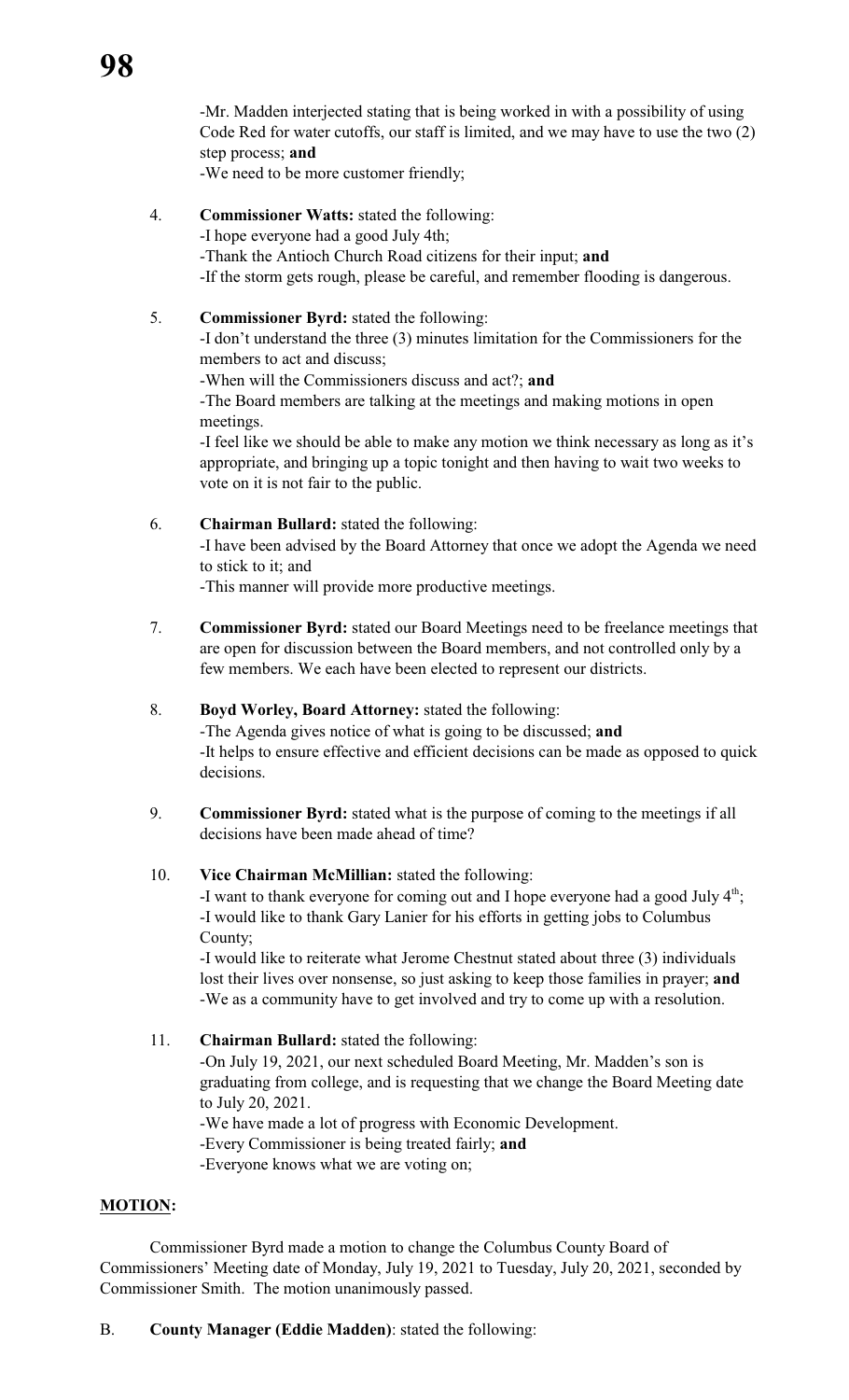-We were able to have the closing for the BB&T/Truist properties in a timely manner;

-The Finance Department will bed relocating beginning this week;

-The utilities billing will follow determined by the billing cycle

-Periodically provide progress report to the media;

-Audit has begun, expectation to be complete on time;

-Dr. Meadows and my staff are working for September Agenda for LGC for the Tabor City School site;

-Partnership with ATMC; survey on website also posted at each library and mass mailing to under-served/unserved communities;

-Tomorrow there is a meeting and press conference with Chadbourn officials, all town managers relative to issues that occurred this past weekend;

-We have a meeting scheduled with all town managers next week that was previously scheduled, so we can discuss some of these issues affecting our community.

-I would like to thank Boyd Worley for coming on Board

-Thank you for moving the January 19, 2021 Board Meeting.

# **C. Board Attorney (Boyd Worley):**

-I would like to thank you for allowing me to come on board.

# **RECESS REGULAR SESSION and enter into CLOSED SESSION in ACCORDANCE with N.C.G.S, § 143-318.11(a) (3) ATTORNEY-CLIENT PRIVILEGE:**

At 8:08 P.M., Commissioner McDowell made a motion to recess Regular Session and enter into Closed Session in accordance with N.C.G.S. § 143-318.118.11(a) (3) Attorney-Client Privilege, seconded by Vice Chairman McMillian. The motion unanimously passed.

# **Agenda Item #23: CLOSED SESSION in ACCORDANCE with N.C.G.S, § 143-318.11(a) (3) ATTORNEY-CLIENT PRIVILEGE:**

No action was taken.

# **ADJOURN CLOSED SESSION and resume REGULAR SESSION:**

At 8:25 P.M., Commissioner Coleman made a motion to adjourn Closed Session and resume Regular Session, seconded by Commissioner Smith. The motion unanimously passed.

# **READING and APPROVAL of CLOSED SESSION GENERAL ACCOUNT:**

Chairman Bullard requested that Boyd Worley, Board Attorney, orally read the Closed Session General Account. Mr. Worley orally read the following: *"The Commissioners discussed the Purdue Pharma Settlement Plan which pertains to opioid litigation. No action was taken by the Board"*

Commissioner Byrd made a motion to approve the Closed Session General Account, seconded by Vice Chairman McMillian. The motion was unanimously approved.

# **MOTION:**

Commissioner McDowell made a motion for Counsel to move forward on the Purdue Pharma Settlement Plan, seconded by Commissioner Byrd. The motion unanimously passed.

# **Agenda Item #24: ADJOURNMENT:**

At 8:26 P.M., Commissioner Smith made a motion to adjourn, seconded By Vice Chairman McMillian. The motion unanimously approved. These minutes were recorded by Amanda Prince, Staff Attorney, and typed by June B. Hall, Clerk to the Board, and LaToya Williams.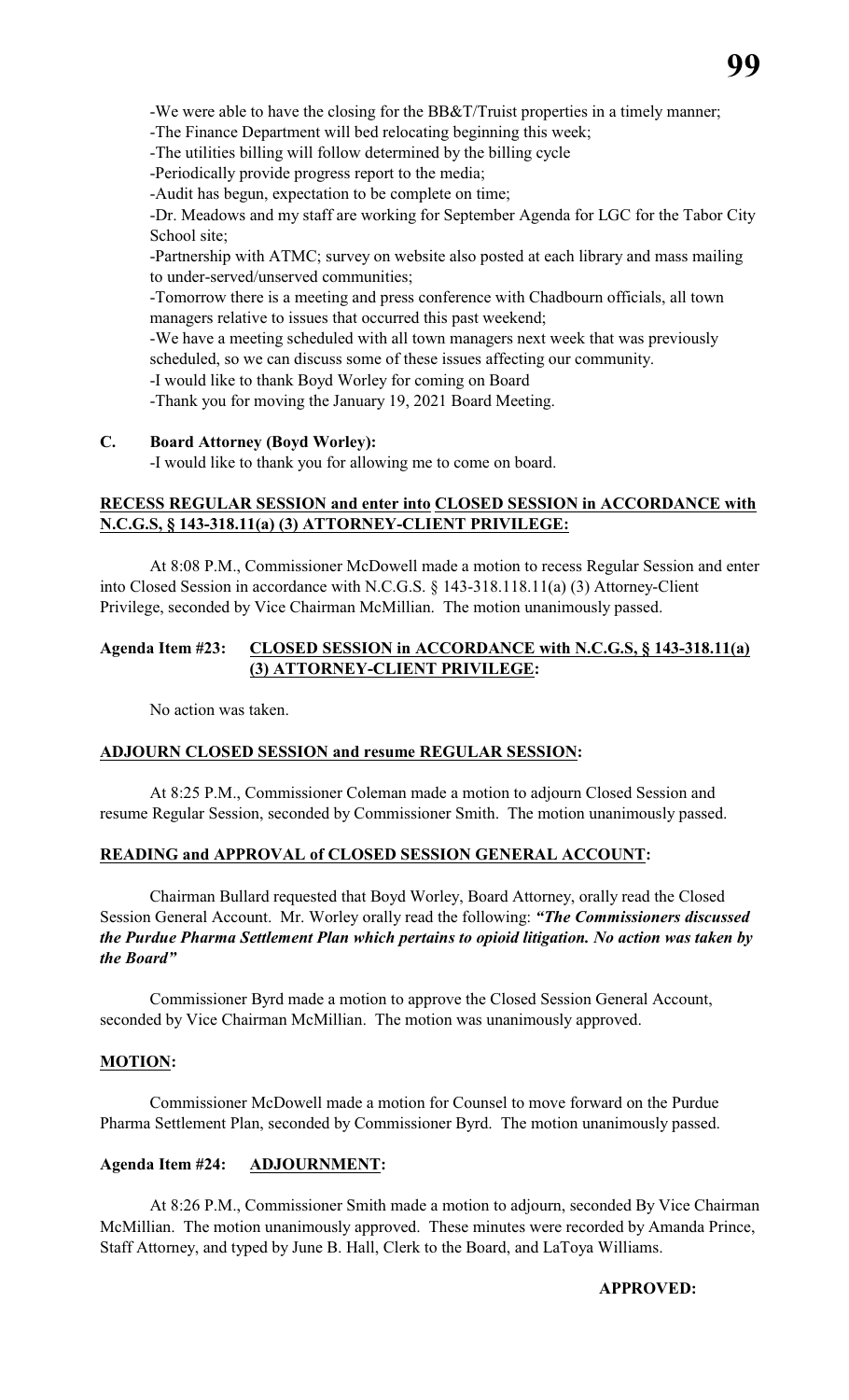**AMANDA B. PRINCE, Deputy Clerk to Board RICKY BULLARD, Chairman** 

**\_\_\_\_\_\_\_\_\_\_\_\_\_\_\_\_\_\_\_\_\_\_\_\_\_\_\_\_\_\_\_\_\_\_\_\_\_\_\_\_ \_\_\_\_\_\_\_\_\_\_\_\_\_\_\_\_\_\_\_\_\_\_\_\_\_\_\_\_\_\_\_**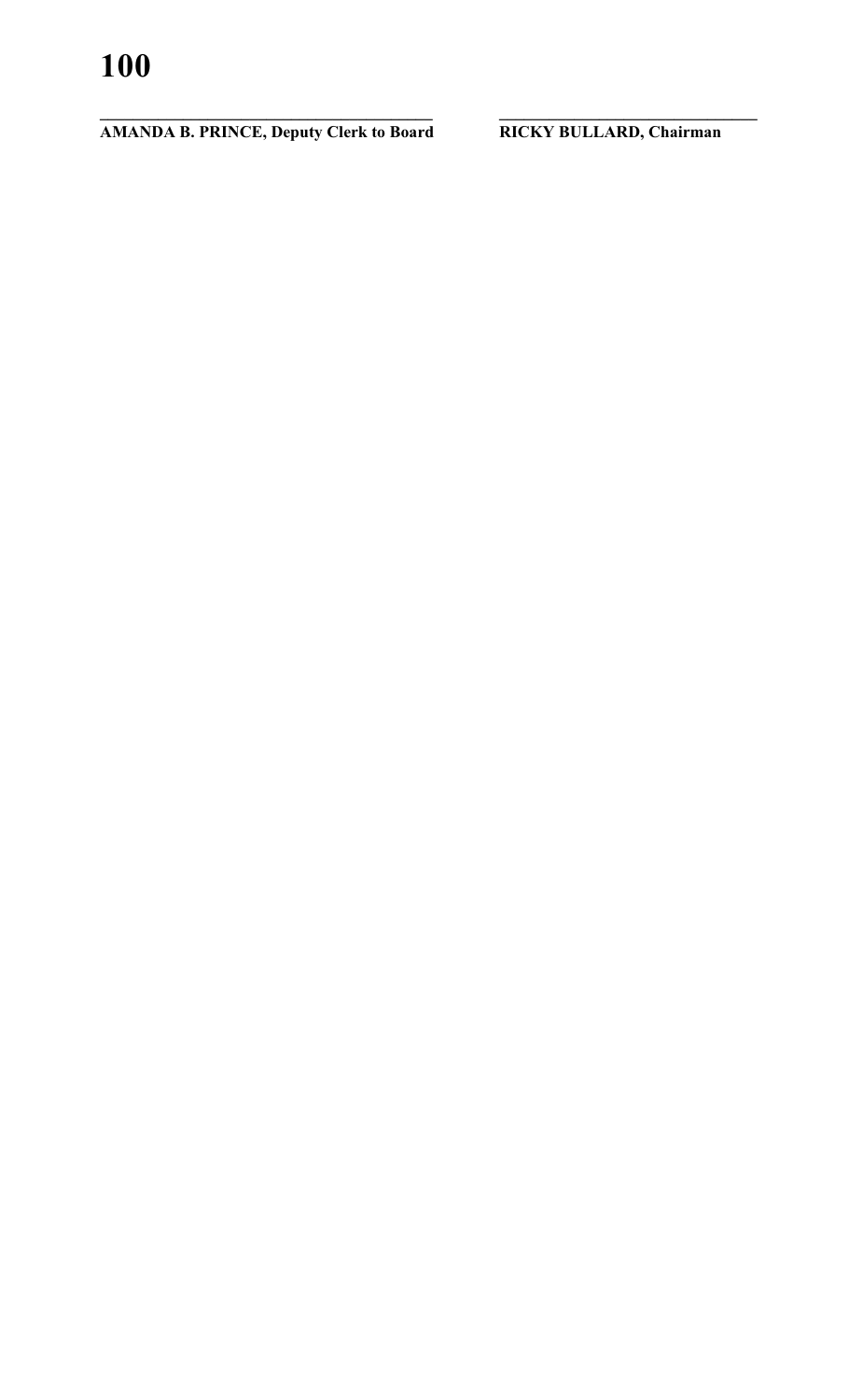# **COLUMBUS COUNTY WATER and SEWER DISTRICTS I, II, III, IV, and V COMBINATION BOARD MEETING Tuesday, July 06, 2021 7:42 P.M.**

The Honorable Columbus County Commissioners met on the above stated date and at the above stated time in the Dempsey B. Herring Courthouse Annex, 112 West Smith Street, Whiteville, North Carolina 28472, for the purpose to act as the Columbus County Water and Sewer District I Board.

# **COMMISSIONERS PRESENT: APPOINTEES PRESENT:**

Ricky Bullard, **Chairman** Edwin H. Madden, Jr., **County Manager** Jerome McMillian, **Vice Chairman** Boyd Worley, **Board Attorney** Chris Smith Amanda B. Prince, **Staff Attorney**

Giles E. Byrd Jay Leatherman, **Interim Finance Officer** 

Lavern Coleman

**Brent Watts APPOINTEE ABSENT:** Charles T. McDowell June B. Hall, **Clerk to the Board (Excused)**

# **MEETING CALLED TO ORDER:**

At 7:42 P.M., Chairman Ricky Bullard called the **combination meeting** of Columbus County Water and Sewer District I Board Meeting to order.

# **Agenda Item #21: COLUMBUS COUNTY WATER and SEWER DISTRICTS I - APPROVAL of MINUTES:** June 07, 2021

Commissioner McDowell made a motion to approve the minutes for June 07,2021, seconded by Vice Chairman McMillian. The motion unanimously passed.

# **Commissioner Byrd:** stated the following:

-I had someone call me and say they spent hours trying to call in to pay their bill and couldn't get through to anyone.

-Then the next day their water was cutoff and they were charged a \$35 late fee.

-Is there a way to stop the cutoff?

# **County Manager Madden:** stated the following:

-We're working on a revised customer service policy to address late fees and cutoffs and it will be coming before the Board soon.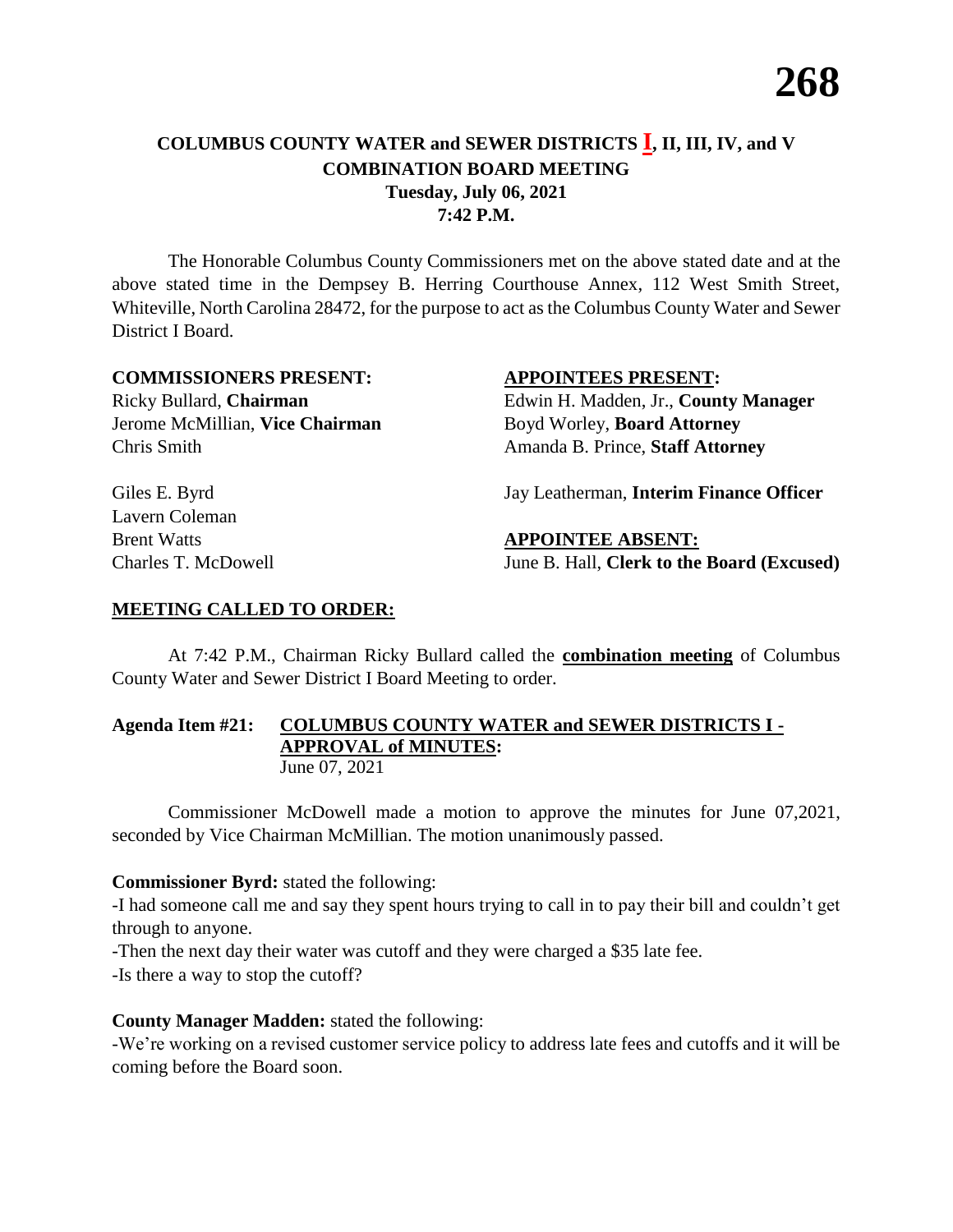-Also, at the last meeting we reassigned the utility billing department to Finance because we believe the county will be better served by that move.

-And, with the relocation of Public Utilities and Finance together in the BB&T building, you should see some improvement.

# **ADJOURNMENT:**

At 8:12 P.M. Commissioner Smith made a motion to adjourn, seconded by Commissioner Coleman. The motion unanimously passed.

**\_\_\_\_\_\_\_\_\_\_\_\_\_\_\_\_\_\_\_\_\_\_\_\_\_\_\_ \_\_\_\_\_\_\_\_\_\_\_\_\_\_\_\_\_\_\_\_\_\_\_\_\_\_\_\_**

**APPROVED:**

**AMANDA B. PRINCE, Deputy Clerk to Board RICKY BULLARD, Chairman**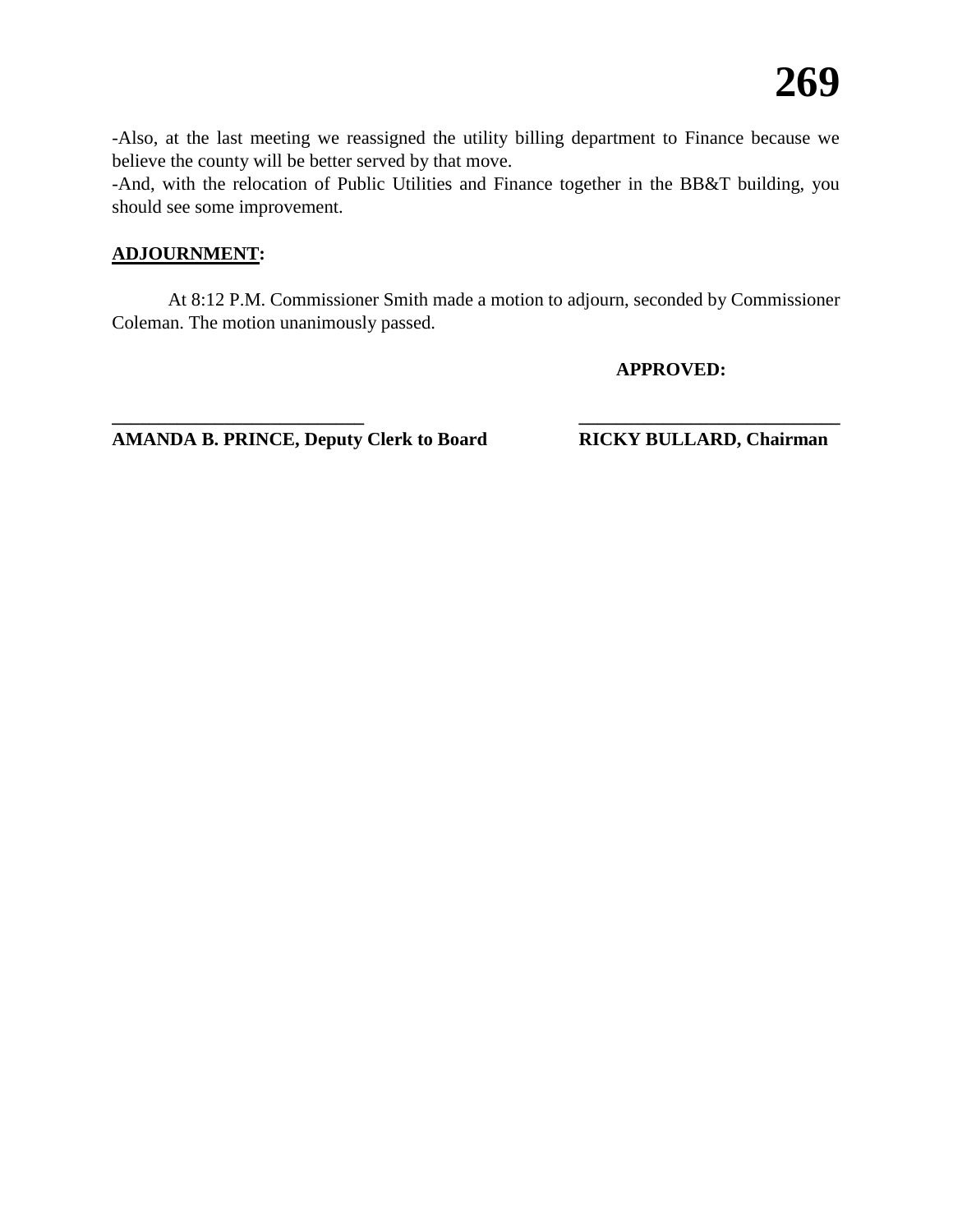# **COLUMBUS COUNTY WATER and SEWER DISTRICTS I, II, III, IV, and V COMBINATION BOARD MEETING Tuesday, July 06, 2021 7:42 P.M.**

The Honorable Columbus County Commissioners met on the above stated date and at the above stated time in the Dempsey B. Herring Courthouse Annex, 112 West Smith Street, Whiteville, North Carolina 28472, for the purpose to act as the Columbus County Water and Sewer District II Board.

# **COMMISSIONERS PRESENT: APPOINTEES PRESENT:**

Ricky Bullard, **Chairman** Edwin H. Madden, Jr., **County Manager** Jerome McMillian, **Vice Chairman** Boyd Worley, **Board Attorney** Chris Smith Amanda B. Prince, **Staff Attorney**

Giles E. Byrd Jay Leatherman, **Interim Finance Officer** 

Lavern Coleman

**Brent Watts APPOINTEE ABSENT:** Charles T. McDowell June B. Hall, **Clerk to the Board (Excused)**

# **MEETING CALLED TO ORDER:**

At 7:42 P.M., Chairman Ricky Bullard called the **combination meeting** of Columbus County Water and Sewer District II Board Meeting to order.

# **Agenda Item #21: COLUMBUS COUNTY WATER and SEWER DISTRICTS II-APPROVAL of MINUTES:** June 07, 2021

Commissioner McDowell made a motion to approve the minutes for June 07,2021, seconded by Vice Chairman McMillian. The motion unanimously passed.

# **Commissioner Byrd:** stated the following:

-I had someone call me and say they spent hours trying to call in to pay their bill and couldn't get through to anyone.

-Then the next day their water was cutoff and they were charged a \$35 late fee.

-Is there a way to stop the cutoff?

# **County Manager Madden:** stated the following:

-We're working on a revised customer service policy to address late fees and cutoffs and it will be coming before the Board soon.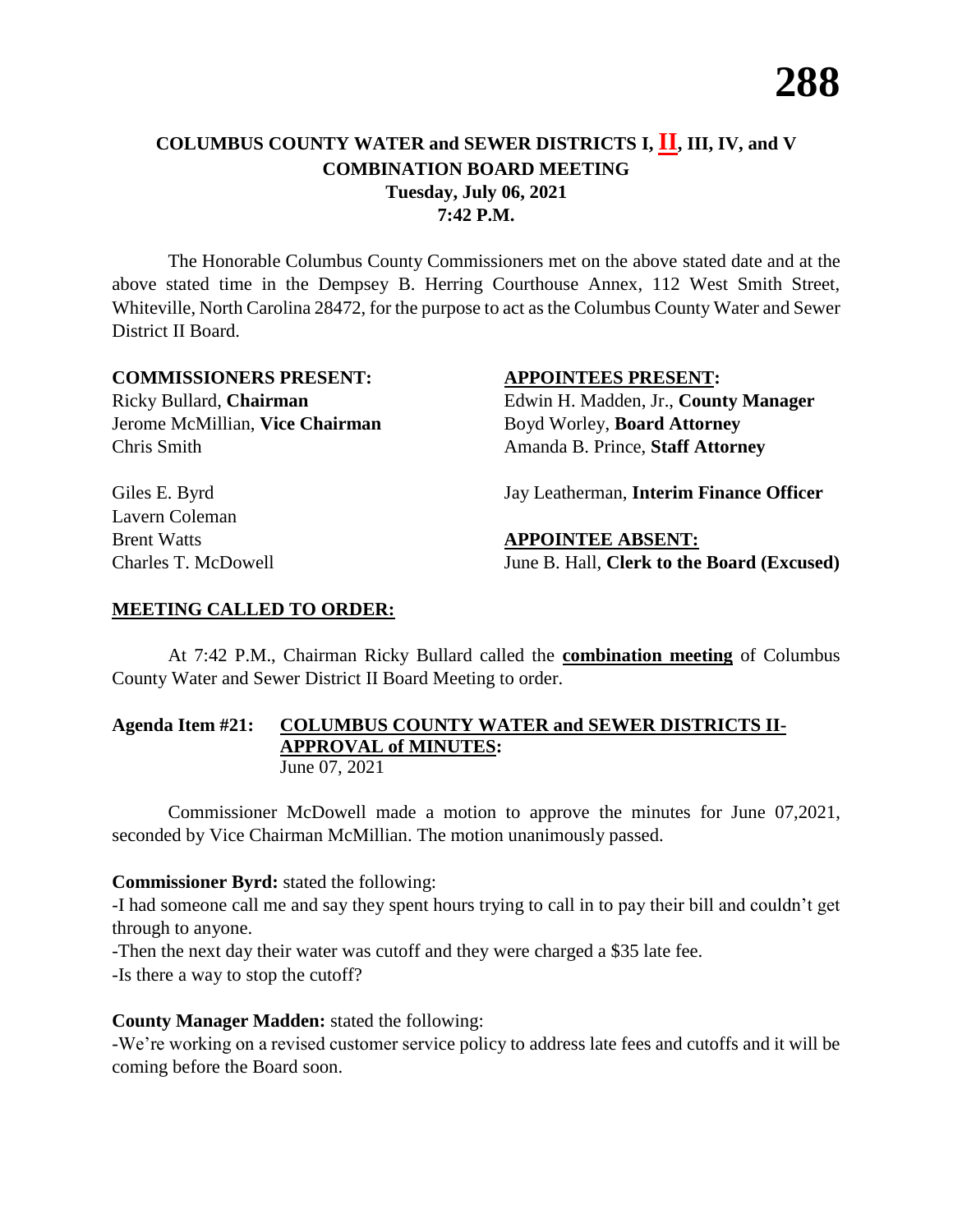-Also, at the last meeting we reassigned the utility billing department to Finance because we believe the county will be better served by that move.

-And, with the relocation of Public Utilities and Finance together in the BB&T building, you should see some improvement.

# **ADJOURNMENT:**

At 8:12 P.M. Commissioner Smith made a motion to adjourn, seconded by Commissioner Coleman. The motion unanimously passed.

**\_\_\_\_\_\_\_\_\_\_\_\_\_\_\_\_\_\_\_\_\_\_\_\_\_\_\_ \_\_\_\_\_\_\_\_\_\_\_\_\_\_\_\_\_\_\_\_\_\_\_\_\_\_\_\_**

**APPROVED:**

**AMANDA B. PRINCE, Deputy Clerk to Board RICKY BULLARD, Chairman**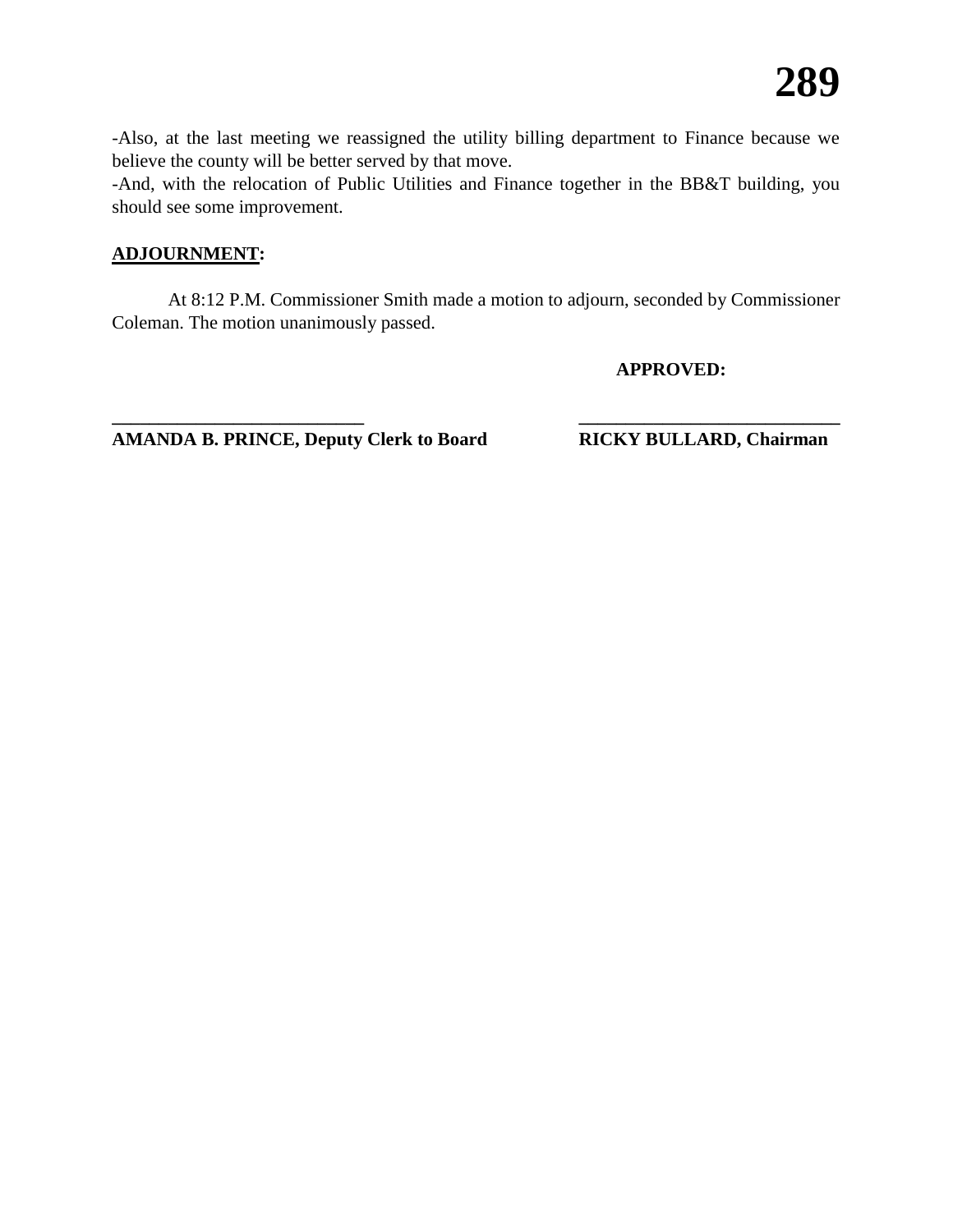# **COLUMBUS COUNTY WATER and SEWER DISTRICTS I, II, III, IV, and V COMBINATION BOARD MEETING Tuesday, July 06, 2021 7:42 P.M.**

The Honorable Columbus County Commissioners met on the above stated date and at the above stated time in the Dempsey B. Herring Courthouse Annex, 112 West Smith Street, Whiteville, North Carolina 28472, for the purpose to act as the Columbus County Water and Sewer District III Board.

# **COMMISSIONERS PRESENT: APPOINTEES PRESENT:**

Jerome McMillian, **Vice Chairman** Boyd Worley, **Board Attorney** Chris Smith Amanda B. Prince, **Staff Attorney**

Lavern Coleman

Ricky Bullard, **Chairman** Edwin H. Madden, Jr., **County Manager**

Giles E. Byrd Jay Leatherman, **Interim Finance Officer** 

# **Brent Watts APPOINTEE ABSENT:**

Charles T. McDowell June B. Hall, **Clerk to the Board (Excused)**

# **MEETING CALLED TO ORDER:**

At 7:42 P.M., Chairman Ricky Bullard called the **combination meeting** of Columbus County Water and Sewer District III Board Meeting to order.

# **Agenda Item #21: COLUMBUS COUNTY WATER and SEWER DISTRICTS III-APPROVAL of MINUTES:** June 07, 2021

Commissioner McDowell made a motion to approve the minutes for June 07,2021, seconded by Vice Chairman McMillian. The motion unanimously passed.

# **Commissioner Byrd:** stated the following:

-I had someone call me and say they spent hours trying to call in to pay their bill and couldn't get through to anyone.

-Then the next day their water was cutoff and they were charged a \$35 late fee.

-Is there a way to stop the cutoff?

# **County Manager Madden:** stated the following:

-We're working on a revised customer service policy to address late fees and cutoffs and it will be coming before the Board soon.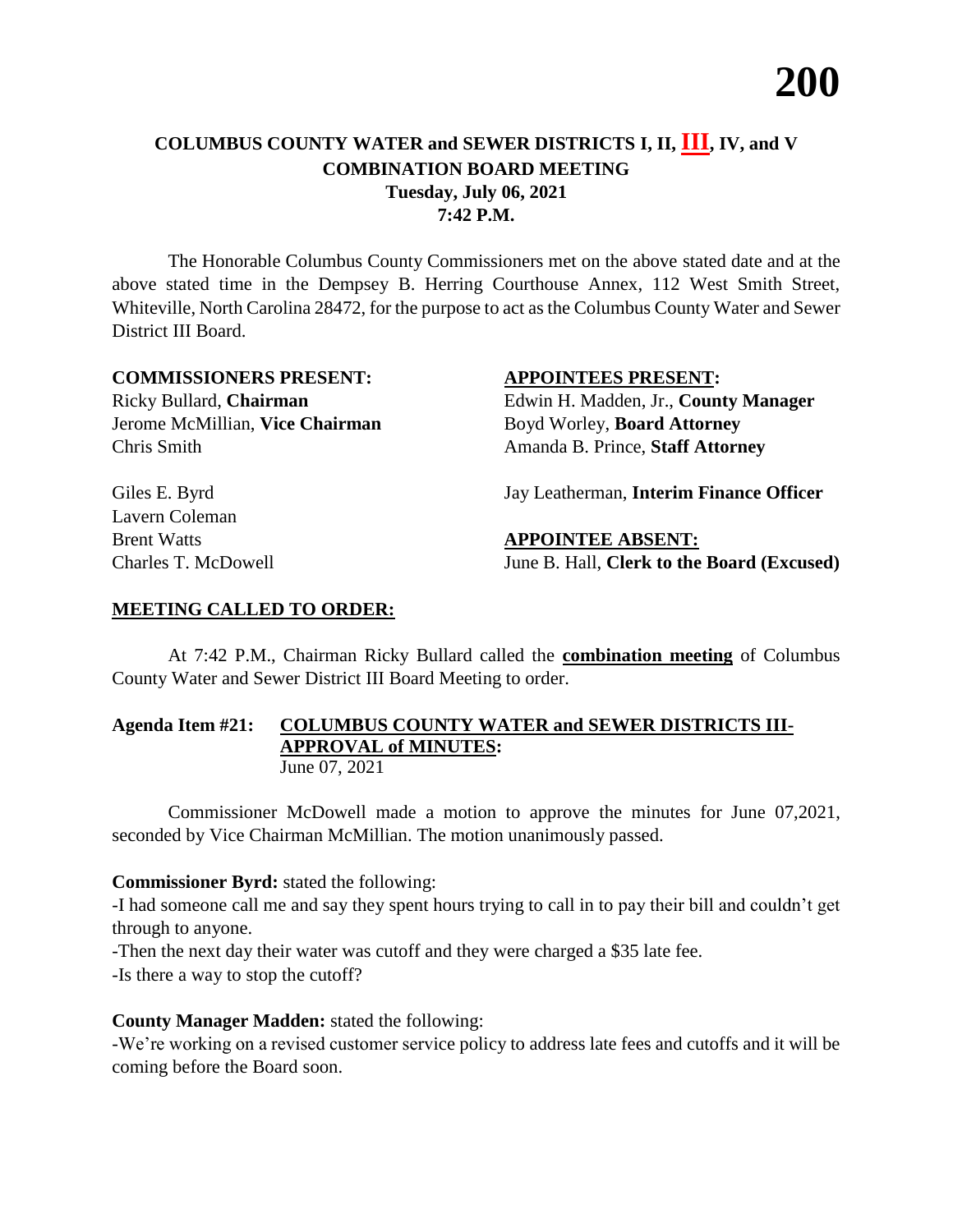-Also, at the last meeting we reassigned the utility billing department to Finance because we believe the county will be better served by that move.

-And, with the relocation of Public Utilities and Finance together in the BB&T building, you should see some improvement.

# **ADJOURNMENT:**

At 8:12 P.M. Commissioner Smith made a motion to adjourn, seconded by Commissioner Coleman. The motion unanimously passed.

**\_\_\_\_\_\_\_\_\_\_\_\_\_\_\_\_\_\_\_\_\_\_\_\_\_\_\_ \_\_\_\_\_\_\_\_\_\_\_\_\_\_\_\_\_\_\_\_\_\_\_\_\_\_\_\_**

**APPROVED:**

**AMANDA B. PRINCE, Deputy Clerk to Board RICKY BULLARD, Chairman**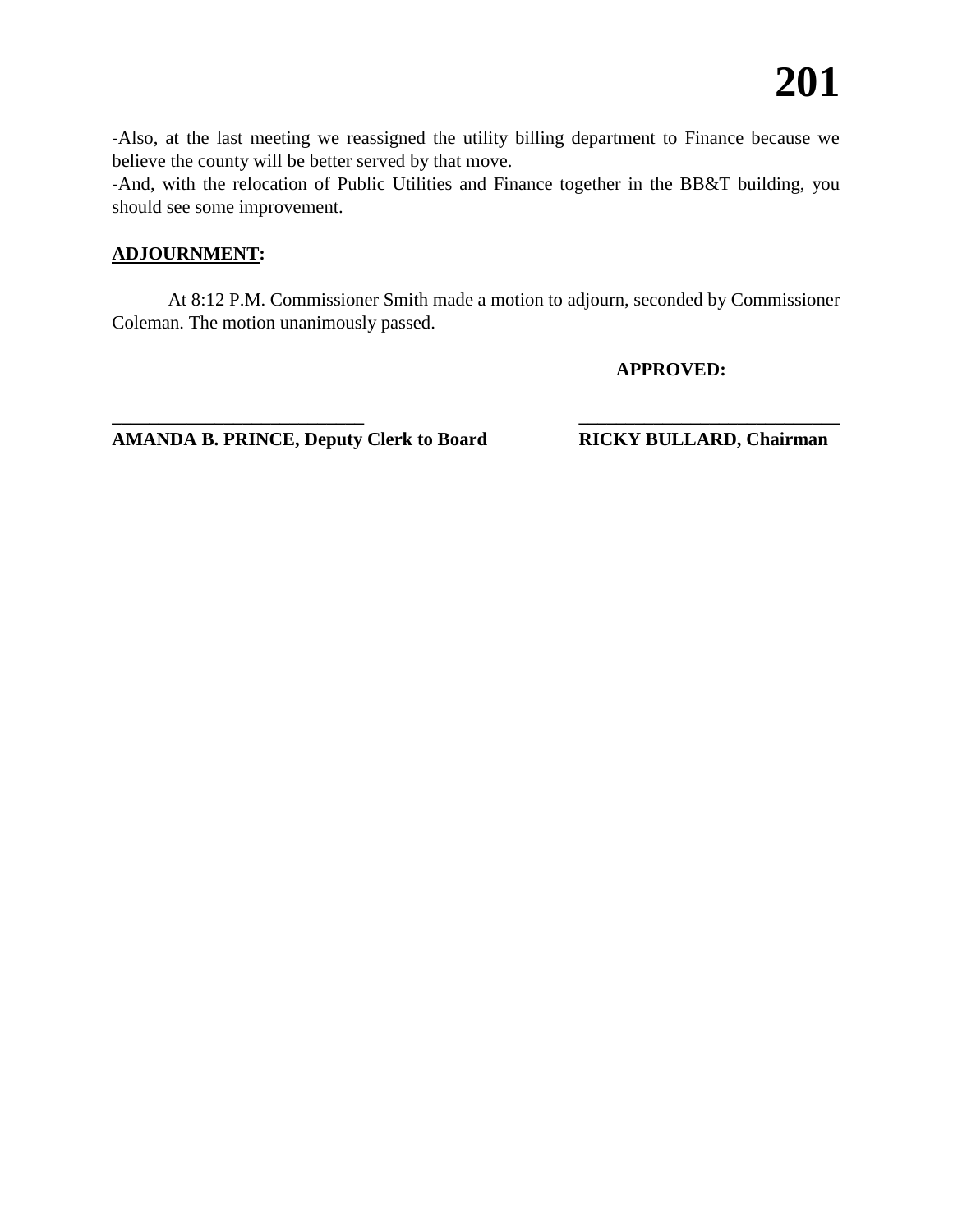# **COLUMBUS COUNTY WATER and SEWER DISTRICTS I, II, III, IV, and V COMBINATION BOARD MEETING Tuesday, July 06, 2021 7:42 P.M.**

The Honorable Columbus County Commissioners met on the above stated date and at the above stated time in the Dempsey B. Herring Courthouse Annex, 112 West Smith Street, Whiteville, North Carolina 28472, for the purpose to act as the Columbus County Water and Sewer District IV Board.

# **COMMISSIONERS PRESENT: APPOINTEES PRESENT:**

Ricky Bullard, **Chairman** Edwin H. Madden, Jr., **County Manager** Jerome McMillian, **Vice Chairman** Boyd Worley, **Board Attorney** Chris Smith Amanda B. Prince, **Staff Attorney**

Giles E. Byrd Jay Leatherman, **Interim Finance Officer** 

# Lavern Coleman

**Brent Watts APPOINTEE ABSENT:** Charles T. McDowell June B. Hall, **Clerk to the Board (Excused)**

# **MEETING CALLED TO ORDER:**

At 7:42 P.M., Chairman Ricky Bullard called the **combination meeting** of Columbus County Water and Sewer District IV Board Meeting to order.

# **Agenda Item #21: COLUMBUS COUNTY WATER and SEWER DISTRICTS IV-APPROVAL of MINUTES:** June 07, 2021

Commissioner McDowell made a motion to approve the minutes for June 07,2021, seconded by Vice Chairman McMillian. The motion unanimously passed.

# **Commissioner Byrd:** stated the following:

-I had someone call me and say they spent hours trying to call in to pay their bill and couldn't get through to anyone.

-Then the next day their water was cutoff and they were charged a \$35 late fee.

-Is there a way to stop the cutoff?

# **County Manager Madden:** stated the following:

-We're working on a revised customer service policy to address late fees and cutoffs and it will be coming before the Board soon.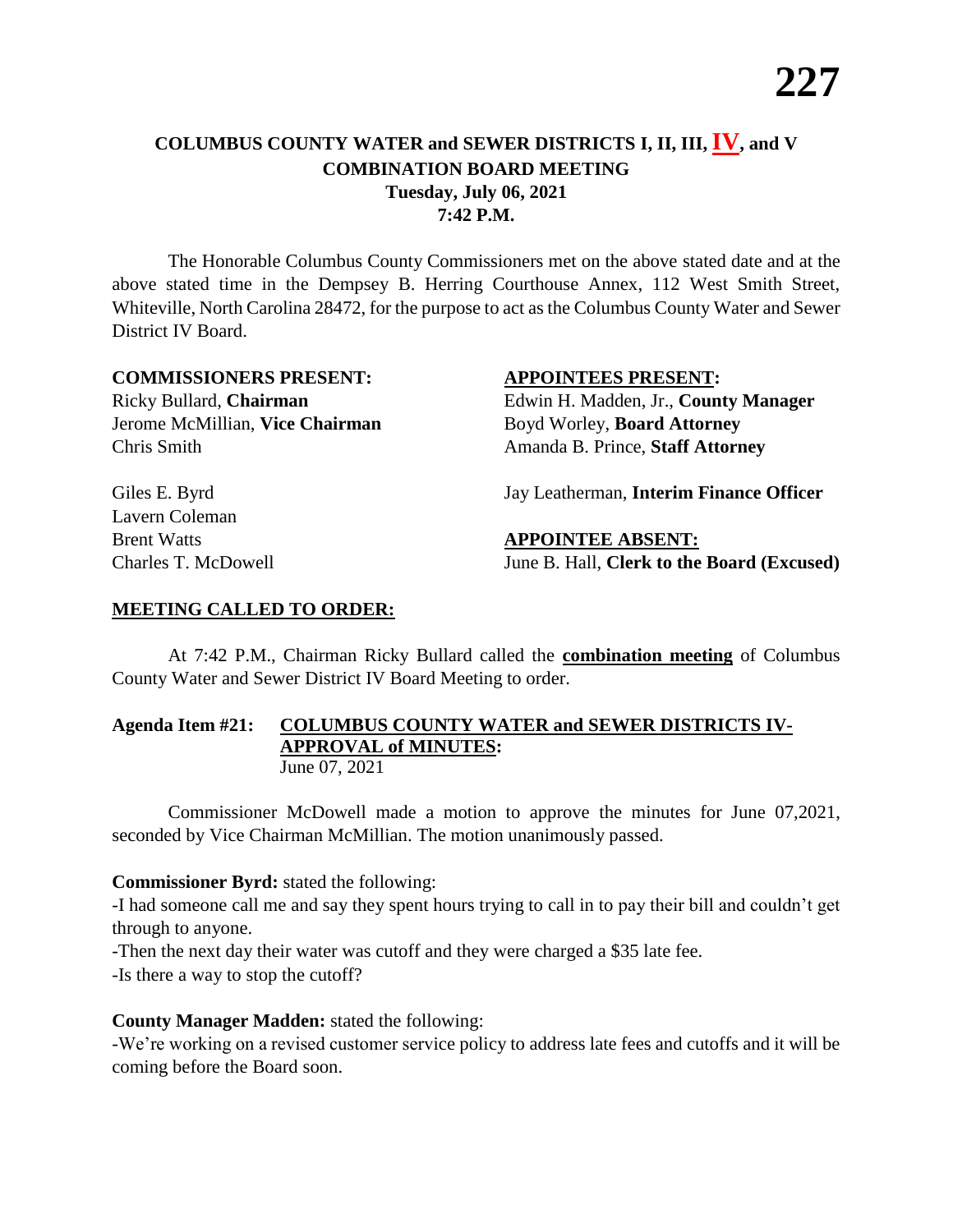-Also, at the last meeting we reassigned the utility billing department to Finance because we believe the county will be better served by that move.

-And, with the relocation of Public Utilities and Finance together in the BB&T building, you should see some improvement.

# **ADJOURNMENT:**

At 8:12 P.M. Commissioner Smith made a motion to adjourn, seconded by Commissioner Coleman. The motion unanimously passed.

**\_\_\_\_\_\_\_\_\_\_\_\_\_\_\_\_\_\_\_\_\_\_\_\_\_\_\_ \_\_\_\_\_\_\_\_\_\_\_\_\_\_\_\_\_\_\_\_\_\_\_\_\_\_\_\_**

**APPROVED:**

**AMANDA B. PRINCE, Deputy Clerk to Board RICKY BULLARD, Chairman**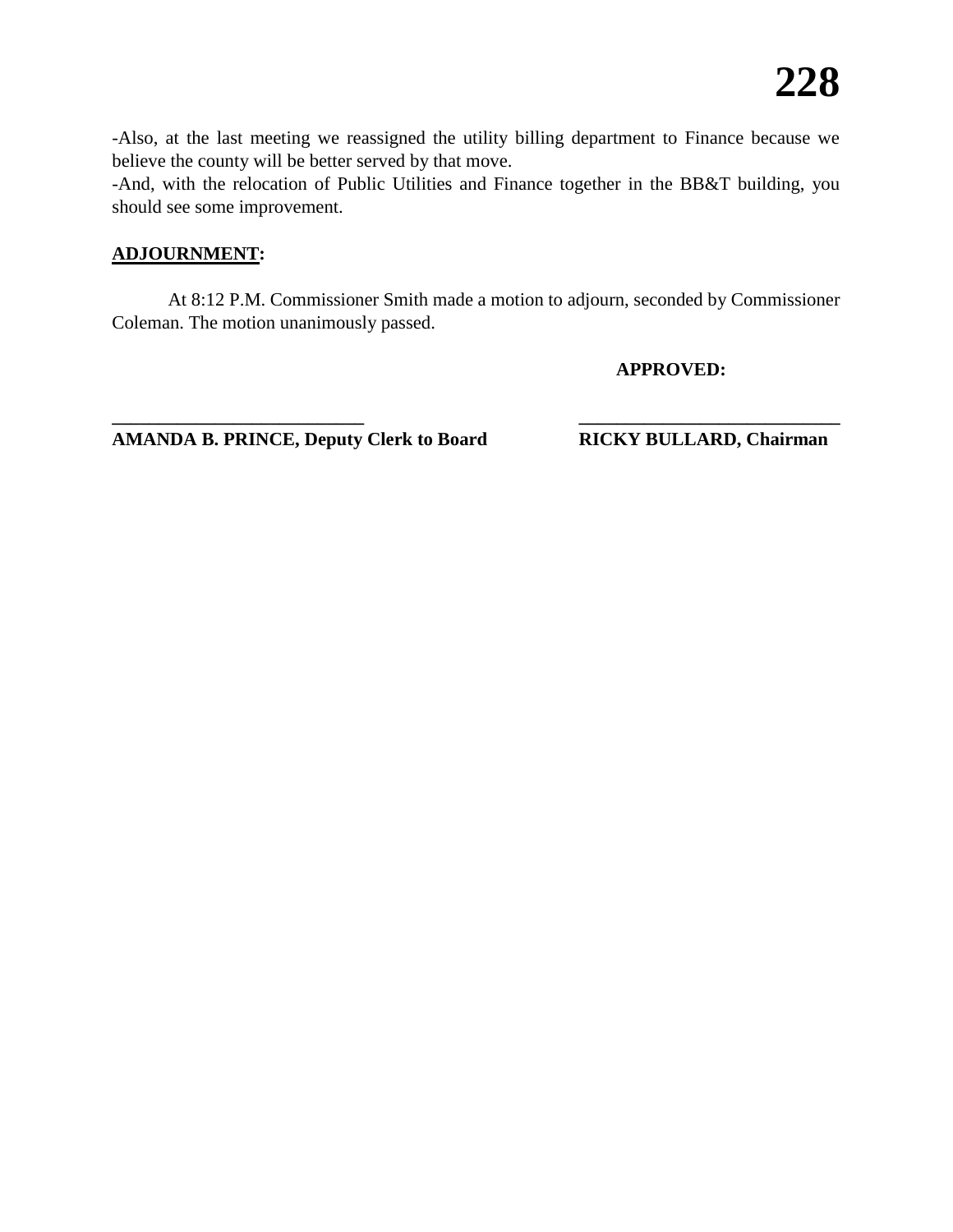# **COLUMBUS COUNTY WATER and SEWER DISTRICTS I, II, III, IV, and V COMBINATION BOARD MEETING Tuesday, July 06, 2021 7:42 P.M.**

The Honorable Columbus County Commissioners met on the above stated date and at the above stated time in the Dempsey B. Herring Courthouse Annex, 112 West Smith Street, Whiteville, North Carolina 28472, for the purpose to act as the Columbus County Water and Sewer District V Board.

# **COMMISSIONERS PRESENT: APPOINTEES PRESENT:**

Ricky Bullard, **Chairman** Edwin H. Madden, Jr., **County Manager** Jerome McMillian, **Vice Chairman** Boyd Worley, **Board Attorney** Chris Smith Amanda B. Prince, **Staff Attorney**

Giles E. Byrd Jay Leatherman, **Interim Finance Officer** 

Lavern Coleman

**Brent Watts APPOINTEE ABSENT:** Charles T. McDowell June B. Hall, **Clerk to the Board (Excused)**

# **MEETING CALLED TO ORDER:**

At 7:42 P.M., Chairman Ricky Bullard called the **combination meeting** of Columbus County Water and Sewer District V Board Meeting to order.

# **Agenda Item #21: COLUMBUS COUNTY WATER and SEWER DISTRICTS V-APPROVAL of MINUTES:** June 07, 2021

Commissioner McDowell made a motion to approve the minutes for June 07,2021, seconded by Vice Chairman McMillian. The motion unanimously passed.

# **Commissioner Byrd:** stated the following:

-I had someone call me and say they spent hours trying to call in to pay their bill and couldn't get through to anyone.

-Then the next day their water was cutoff and they were charged a \$35 late fee.

-Is there a way to stop the cutoff?

# **County Manager Madden:** stated the following:

-We're working on a revised customer service policy to address late fees and cutoffs and it will be coming before the Board soon.